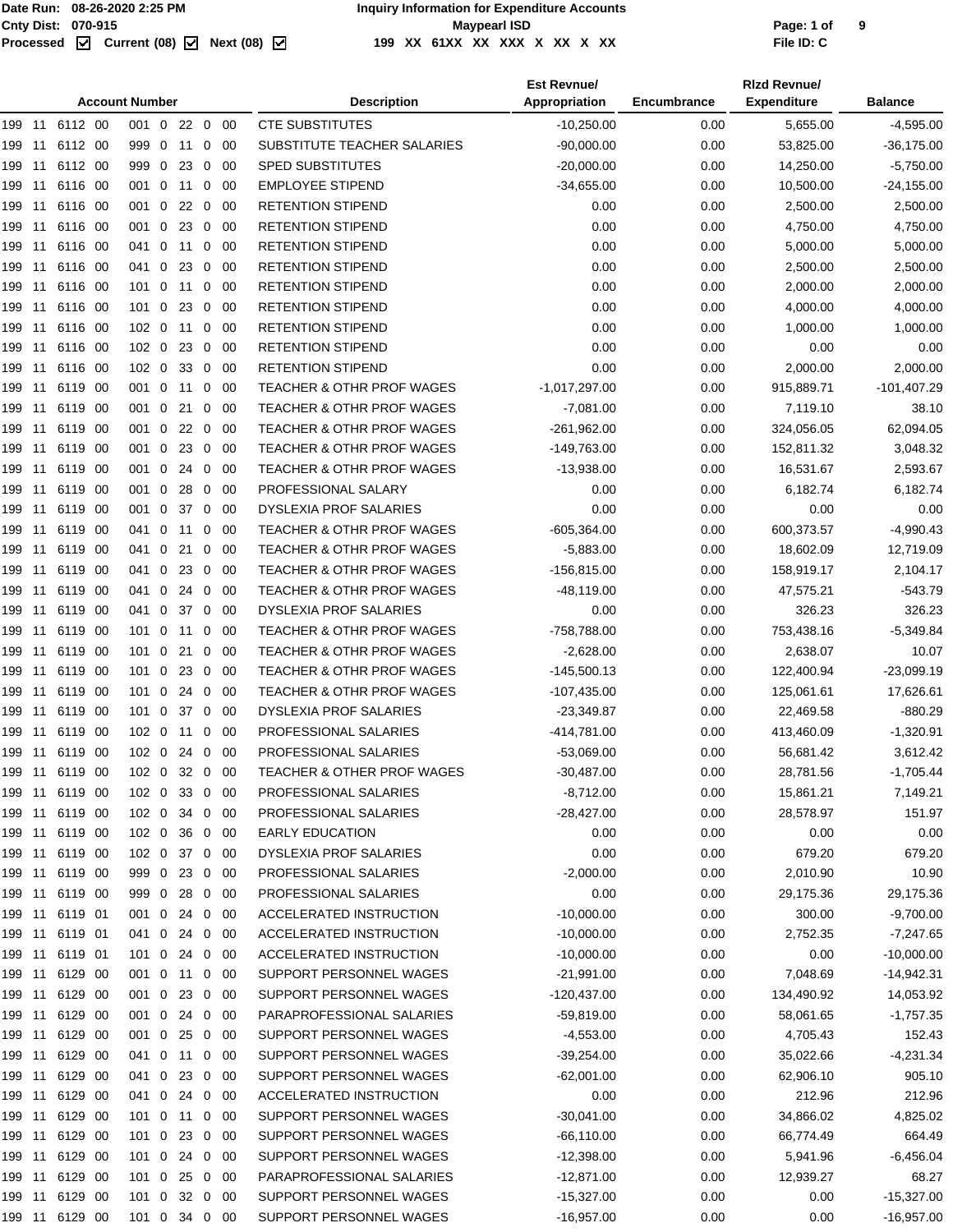#### Cnty Dist: 070-915<br> **Processed Maxmush Contries Controller Maymeat ISD**<br>
Processed **M** Current (08) M Next (08) M 199 XX 61XX XX XX X XX X XX XX **199 XX 61XX XX XXX X XX X XX File ID: C**

|     |        |                |      | <b>Account Number</b> |             |            |                |             | <b>Description</b>                 | <b>Est Revnue/</b><br>Appropriation | Encumbrance | <b>Rizd Revnue/</b><br><b>Expenditure</b> | <b>Balance</b> |
|-----|--------|----------------|------|-----------------------|-------------|------------|----------------|-------------|------------------------------------|-------------------------------------|-------------|-------------------------------------------|----------------|
|     |        | 199 11 6129 00 |      | 102 0                 |             |            |                | 11 0 00     | PARAPROFESSIONAL SALARIES          | $-32,634.00$                        | 0.00        | 31,488.97                                 | $-1,145.03$    |
| 199 | 11     | 6129           | -00  | $102 \ 0$             |             | 23         | 0              | -00         | PARAPROFESSIONAL SALARIES          | $-2,062.00$                         | 0.00        | 5,114.81                                  | 3,052.81       |
| 199 | 11     | 6129 00        |      | 102 <sub>0</sub>      |             | 24         | $\overline{0}$ | -00         | PARAPROFESSIONAL SALARY            | $-5,405.00$                         | 0.00        | 6,121.83                                  | 716.83         |
| 199 | 11     | 6129 00        |      | 102 0                 |             | $32\quad0$ |                | - 00        | PARAPROFESSIONAL SALARIES          | 0.00                                | 0.00        | 32,519.34                                 | 32,519.34      |
| 199 | 11     | 6129           | - 00 | 999 0                 |             | 28         | 0              | 00          | DAEP PARAPROF SALARIES             | 0.00                                | 0.00        | 5,056.75                                  | 5,056.75       |
| 199 | 11     | 6129 03        |      | 999 0                 |             | 25         | $\mathbf 0$    | -00         | SUPPORT PERSONNEL WAGES            | $-1,000.00$                         | 0.00        | 2,096.59                                  | 1,096.59       |
| 199 | 11     | 6141 00        |      | 001 0                 |             | 11         | 0              | - 00        | <b>SOCIAL SECURITY</b>             | $-14,389.00$                        | 0.00        | 15,488.09                                 | 1,099.09       |
| 199 | 11     | 6141 00        |      | 001 0                 |             | 21         | $\mathbf 0$    | 00          | SOCIAL SECURITY/MEDICARE           | $-103.00$                           | 0.00        | 103.28                                    | 0.28           |
|     | 199 11 | 6141 00        |      | 001 0 22 0            |             |            |                | - 00        | <b>SOCIAL SECURITY</b>             | $-3,403.00$                         | 0.00        | 4,315.37                                  | 912.37         |
| 199 | 11     | 6141 00        |      | 001 0 23 0            |             |            |                | - 00        | FICA SPECIAL ED                    | $-3,870.00$                         | 0.00        | 4,178.58                                  | 308.58         |
| 199 | 11     | 6141           | - 00 | 001 0                 |             | 24         | $\mathbf 0$    | -00         | <b>SOCIAL SECURITY</b>             | $-1,045.00$                         | 0.00        | 1,062.61                                  | 17.61          |
| 199 | 11     | 6141 00        |      | 001 0                 |             | 25         | $\mathbf 0$    | -00         | SOCIAL SECURITY/MEDICARE           | $-66.00$                            | 0.00        | 68.23                                     | 2.23           |
| 199 | 11     | 6141 00        |      | 001 0                 |             | 28         | $\mathbf 0$    | - 00        | SOCIAL SECURITY/MEDICARE           | 0.00                                | 0.00        | 88.20                                     | 88.20          |
| 199 | 11     | 6141 00        |      | 041 0                 |             | 11         | 0              | -00         | SOCIAL SECURITY                    | $-8,751.00$                         | 0.00        | 8,776.85                                  | 25.85          |
| 199 | 11     | 6141 00        |      | 041 0                 |             | 21         | 0              | - 00        | SOCIAL SECURITY/MEDICARE           | $-83.00$                            | 0.00        | 264.80                                    | 181.80         |
| 199 | 11     | 6141 00        |      | 041                   | $\mathbf 0$ |            | $23 \quad 0$   | - 00        | SPEC ED SOCIAL SECURITY            | $-3,089.00$                         | 0.00        | 3,165.54                                  | 76.54          |
| 199 | 11     | 6141           | -00  | 041                   | 0           | 24         | $\mathbf 0$    | 00          | SOCIAL SECURITY/MEDICARE           | $-566.00$                           | 0.00        | 573.75                                    | 7.75           |
| 199 | 11     | 6141 00        |      | 041                   | $\mathbf 0$ | 37         | $\mathbf 0$    | -00         | SOCIAL SECURITY/MEDICARE           | 0.00                                | 0.00        | 4.59                                      | 4.59           |
| 199 | 11     | 6141 00        |      | $101 \ 0$             |             | 11         | 0              | - 00        | SOCIAL SECURITY                    | $-10,569.00$                        | 0.00        | 10,673.17                                 | 104.17         |
| 199 | 11     | 6141 00        |      | $101 \ 0$             |             | 21         | $\mathbf 0$    | 00          | SOCIAL SECURITY/MEDICARE           | $-34.00$                            | 0.00        | 34.31                                     | 0.31           |
|     | 199 11 | 6141 00        |      | 101 0                 |             | 23         | $\mathbf 0$    | -00         | <b>SOCIAL SECURITY</b>             | $-3,183.00$                         | 0.00        | 2,607.39                                  | $-575.61$      |
| 199 | 11     | 6141 00        |      | 101 0                 |             | 24 0       |                | -00         | <b>SOCIAL SECURITY</b>             | $-1,573.00$                         | 0.00        | 1,748.49                                  | 175.49         |
| 199 | 11     | 6141           | - 00 | $101 \ 0$             |             | 25         | $\mathbf 0$    | -00         | SOCIAL SECURITY/MEDICARE           | $-187.00$                           | 0.00        | 187.60                                    | 0.60           |
| 199 | 11     | 6141 00        |      | 101                   | 0           | 32         | $\overline{0}$ | -00         | SOCIAL SECURITY/MEDICARE           | $-212.00$                           | 0.00        | 0.00                                      | $-212.00$      |
| 199 | 11     | 6141 00        |      | $101 \ 0$             |             |            | 34 0           | - 00        | SOCIAL SECURITY/MEDICARE           | $-233.00$                           | 0.00        | 0.00                                      | $-233.00$      |
| 199 | 11     | 6141 00        |      | $101 \ 0$             |             | 37         | $\mathbf 0$    | -00         | SOCIAL SECURITY/MEDICARE           | 0.00                                | 0.00        | 316.79                                    | 316.79         |
| 199 | 11     | 6141 00        |      | 102 0                 |             | 11         | $\overline{0}$ | - 00        | SOCIAL SECURITY/MEDICARE           | $-5,688.00$                         | 0.00        | 5,659.95                                  | $-28.05$       |
| 199 | 11     | 6141 00        |      | 102 0 23 0 00         |             |            |                |             | SOCIAL SECURITY/MEDICARE           | $-29.00$                            | 0.00        | 69.79                                     | 40.79          |
| 199 | 11     | 6141           | - 00 | $102 \ 0$             |             | 24         | $\overline{0}$ | -00         | SOCIAL SECURITY/MEDICARE           | $-741.00$                           | 0.00        | 800.53                                    | 59.53          |
|     | 199 11 | 6141 00        |      | $102 \ 0$             |             | 32         | $\overline{0}$ | -00         | SOCIAL SECURITY/MEDICARE           | $-424.00$                           | 0.00        | 936.65                                    | 512.65         |
| 199 | 11     | 6141           | - 00 | $102 \ 0$             |             | 33         | $\overline{0}$ | -00         | SOCIAL SECURITY/MEDICARE           | $-108.00$                           | 0.00        | 137.93                                    | 29.93          |
|     | 199 11 | 6141 00        |      | 102 0                 |             |            | 34 0           | -00         | SOCIAL SECURITY/MEDICARE           | $-353.00$                           | 0.00        | 355.32                                    | 2.32           |
|     |        |                |      | 102 0                 |             |            |                | 37 0 00     | SOCIAL SECURITY/MEDICARE           | 0.00                                | 0.00        | 9.54                                      | 9.54           |
|     |        | 199 11 6141 00 |      | 999 0 11 0 00         |             |            |                |             | SOCIAL SECURITY/MEDICARE           | 0.00                                | 0.00        | 739.36                                    | 739.36         |
|     |        | 199 11 6141 00 |      | 999 0 23 0 00         |             |            |                |             | SOCIAL SECURITY/MEDICARE           | $-29.00$                            | 0.00        | 233.21                                    | 204.21         |
|     |        | 199 11 6141 00 |      | 999 0 28 0 00         |             |            |                |             | SOCIAL SECURITY/MEDICARE           | 0.00                                | 0.00        | 478.43                                    | 478.43         |
|     |        | 199 11 6141 01 |      | 001 0 24 0 00         |             |            |                |             | SOCIAL SECURITY/MEDICARE           | 0.00                                | 0.00        | 3.93                                      | 3.93           |
|     |        | 199 11 6141 01 |      | 041 0 24 0 00         |             |            |                |             | SOCIAL SECURITY/MEDICARE           | 0.00                                | 0.00        | 36.46                                     | 36.46          |
|     |        | 199 11 6141 03 |      | 999 0 25 0 00         |             |            |                |             | SOCIAL SECURITY/MEDICARE           | $-15.00$                            | 0.00        | 30.41                                     | 15.41          |
|     |        | 199 11 6142 00 |      | 001 0 11 0 00         |             |            |                |             | <b>GROUP HEALTH &amp; LIFE INS</b> | $-34,459.00$                        | 0.00        | 27,818.10                                 | $-6,640.90$    |
|     |        | 199 11 6142 00 |      | 001 0 21 0 00         |             |            |                |             | <b>GROUP HEALTH &amp; LIFE INS</b> | $-1.00$                             | 0.00        | 0.70                                      | $-0.30$        |
|     |        |                |      | 001 0 22 0 00         |             |            |                |             | <b>GROUP HEALTH &amp; LIFE INS</b> | $-14,869.00$                        | 0.00        | 20,454.38                                 | 5,585.38       |
|     |        |                |      | 001 0 23 0 00         |             |            |                |             | <b>GROUP HEALTH</b>                | $-4,532.00$                         | 0.00        | 4,519.26                                  | $-12.74$       |
|     |        | 199 11 6142 00 |      | 001 0 24 0 00         |             |            |                |             | <b>GROUP HEALTH &amp; LIFE INS</b> | $-4,969.00$                         | 0.00        | 4,285.99                                  | $-683.01$      |
|     |        | 199 11 6142 00 |      | 001 0 25 0 00         |             |            |                |             | <b>GROUP HEALTH &amp; LIFE INS</b> | $-1.00$                             | 0.00        | 1.31                                      | 0.31           |
|     |        | 199 11 6142 00 |      | 041 0 11 0 00         |             |            |                |             | <b>GROUP HEALTH &amp; LIFE INS</b> | $-35,818.00$                        | 0.00        | 32,584.92                                 | $-3,233.08$    |
|     |        | 199 11 6142 00 |      | 041 0 21              |             |            |                | $0\quad 00$ | <b>GROUP HEALTH &amp; LIFE INS</b> | $-451.00$                           | 0.00        | 452.19                                    | 1.19           |
|     |        | 199 11 6142 00 |      | 041 0 23 0 00         |             |            |                |             | <b>GROUP HEALTH</b>                | $-3,634.00$                         | 0.00        | 4,225.67                                  | 591.67         |
|     |        | 199 11 6142 00 |      | 041 0 24 0 00         |             |            |                |             | <b>GROUP HEALTH &amp; LIFE INS</b> | $-2,444.00$                         | 0.00        | 2,443.70                                  | $-0.30$        |
|     |        | 199 11 6142 00 |      | 041 0 37 0 00         |             |            |                |             | <b>GROUP HEALTH &amp; LIFE INS</b> | 0.00                                | 0.00        | 0.03                                      | 0.03           |
|     |        | 199 11 6142 00 |      | 101 0 11 0 00         |             |            |                |             | <b>GROUP HEALTH &amp; LIFE INS</b> | $-44,211.00$                        | 0.00        | 44,432.80                                 | 221.80         |
|     |        | 199 11 6142 00 |      | 101 0 21 0 00         |             |            |                |             | <b>GROUP HEALTH &amp; LIFE INS</b> | $-180.00$                           | 0.00        | 180.20                                    | 0.20           |
|     |        | 199 11 6142 00 |      | 101 0 23 0 00         |             |            |                |             | <b>GROUP HEALTH &amp; LIFE INS</b> | $-11,754.00$                        | 0.00        | 11,051.78                                 | $-702.22$      |
|     |        |                |      | 101 0 24 0 00         |             |            |                |             | <b>GROUP HEALTH &amp; LIFE INS</b> | $-6,644.00$                         | 0.00        | 6,868.25                                  | 224.25         |
|     |        |                |      | 101 0 25 0 00         |             |            |                |             | <b>GROUP HEALTH &amp; LIFE INS</b> | -4.00                               | 0.00        | 3.90                                      | $-0.10$        |
|     |        |                |      |                       |             |            |                |             |                                    |                                     |             |                                           |                |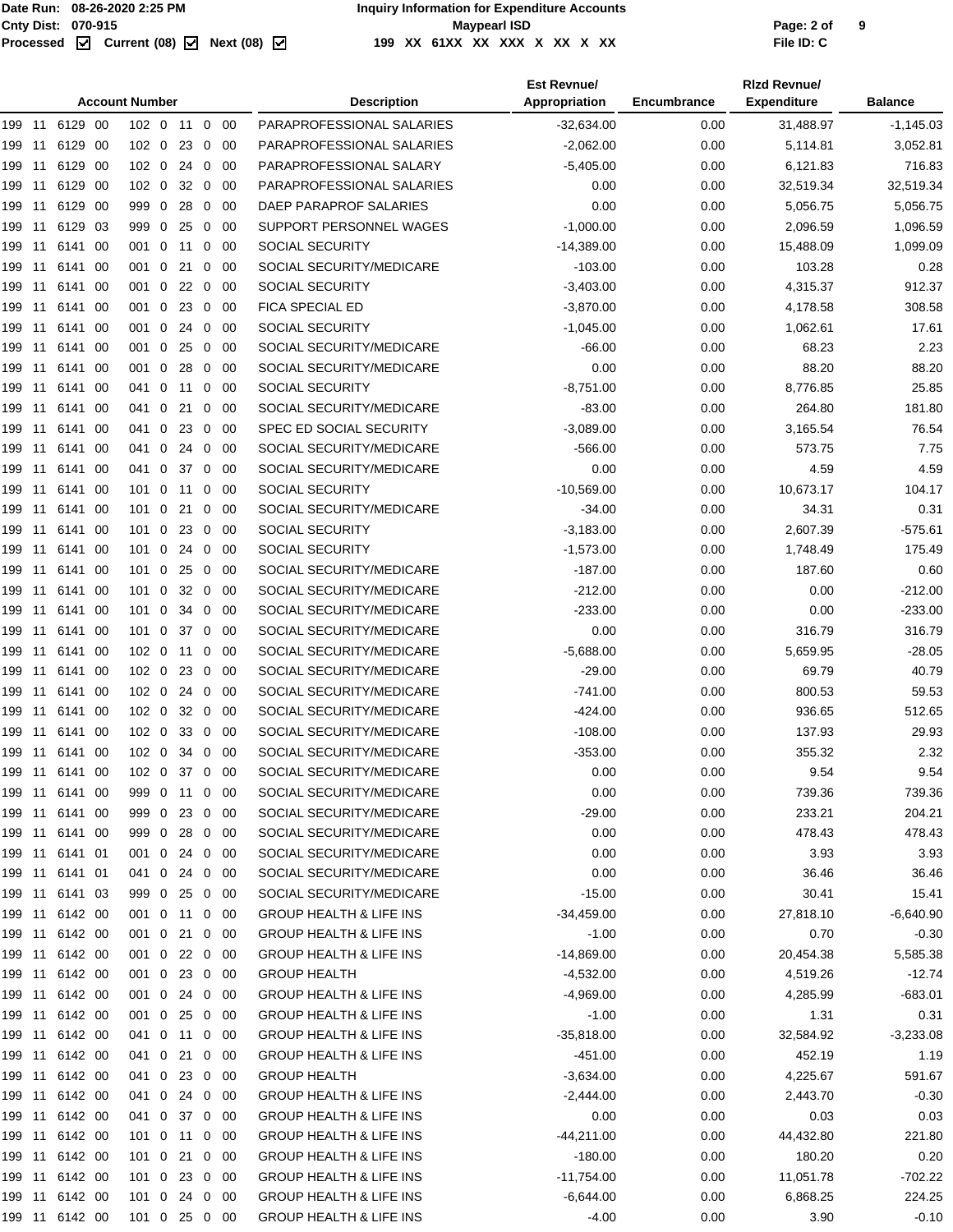|        | <b>Account Number</b> |                |  |                  |  |         |                |      | <b>Description</b>                 | <b>Est Revnue/</b><br>Appropriation | Encumbrance | <b>Rizd Revnue/</b><br><b>Expenditure</b> | <b>Balance</b> |
|--------|-----------------------|----------------|--|------------------|--|---------|----------------|------|------------------------------------|-------------------------------------|-------------|-------------------------------------------|----------------|
|        |                       |                |  |                  |  |         |                |      |                                    |                                     |             |                                           |                |
| 199    | 11                    | 6142 00        |  | $101 \ 0$        |  | 32 0    |                | 00   | <b>GROUP HEALTH &amp; LIFE INS</b> | $-186.00$                           | 0.00        | 0.00                                      | $-186.00$      |
| 199 11 |                       | 6142 00        |  | $101 \ 0$        |  | 34      | $\mathbf 0$    | -00  | <b>GROUP HEALTH &amp; LIFE INS</b> | $-3,425.00$                         | 0.00        | 0.00                                      | $-3,425.00$    |
| 199    | 11                    | 6142 00        |  | $101 \ 0$        |  | 37      | $\overline{0}$ | 00   | <b>GROUP HEALTH &amp; LIFE INS</b> | 0.00                                | 0.00        | 2.11                                      | 2.11           |
| 199 11 |                       | 6142 00        |  | 102 0 11         |  |         | $\mathbf 0$    | -00  | <b>GROUP HEALTH &amp; LIFE INS</b> | $-19,402.00$                        | 0.00        | 18.951.01                                 | $-450.99$      |
| 199    | -11                   | 6142 00        |  | 102 0            |  | 23      | $\mathbf 0$    | -00  | <b>GROUP HEALTH &amp; LIFE INS</b> | $-1.00$                             | 0.00        | 203.50                                    | 202.50         |
| 199    | 11                    | 6142 00        |  | $102 \ 0$        |  | 24      | $\mathbf{0}$   | 00   | <b>GROUP HEALTH &amp; LIFE INS</b> | $-2,257.00$                         | 0.00        | 2,707.70                                  | 450.70         |
| 199    | 11                    | 6142 00        |  | $102 \ 0$        |  | 32      | $\mathbf 0$    | 00   | <b>GROUP HEALTH &amp; LIFE INS</b> | $-688.00$                           | 0.00        | 5,349.81                                  | 4,661.81       |
| 199    | -11                   | 6142 00        |  | $102 \ 0$        |  | 33      | $\overline{0}$ | -00  | <b>GROUP HEALTH &amp; LIFE INS</b> | $-685.00$                           | 0.00        | 685.10                                    | 0.10           |
| 199    | -11                   | 6142 00        |  | 102 <sub>0</sub> |  | 34      | $\overline{0}$ | 00   | <b>GROUP HEALTH &amp; LIFE INS</b> | $-2,236.00$                         | 0.00        | 2,235.50                                  | $-0.50$        |
| 199    | -11                   | 6142 00        |  | 102 0            |  | 37 0    |                | - 00 | <b>GROUP HEALTH &amp; LIFE INS</b> | 0.00                                | 0.00        | 0.07                                      | 0.07           |
| 199    | 11                    | 6142 00        |  | 999 0            |  | 23      | $\overline{0}$ | -00  | <b>GROUP HEALTH &amp; LIFE INS</b> | 0.00                                | 0.00        | 0.10                                      | 0.10           |
| 199    | 11                    | 6142 00        |  | 999 0            |  | 28      | $\mathbf{0}$   | 00   | <b>GROUP HEALTH &amp; LIFE INS</b> | 0.00                                | 0.00        | 3,527.84                                  | 3,527.84       |
| 199    | -11                   | 6142 03        |  | 999 0            |  | 25      | $\mathbf 0$    | 00   | <b>GROUP HEALTH &amp; LIFE INS</b> | 0.00                                | 0.00        | 0.69                                      | 0.69           |
| 199    | -11                   | 6143 00        |  | 001 0 11         |  |         | $\mathbf 0$    | -00  | <b>WORKMENS COMPENSATION</b>       | $-20,000.00$                        | 0.00        | 22,835.00                                 | 2,835.00       |
| 199 11 |                       | 6143 00        |  | 041 0            |  | 11      | 0              | 00   | <b>WORKMENS COMPENSATION</b>       | $-20,000.00$                        | 0.00        | 0.00                                      | $-20,000.00$   |
| 199 11 |                       | 6143 00        |  | 101 0 11         |  |         | $\mathbf 0$    | - 00 | <b>WORKMENS COMPENSATION</b>       | $-20.000.00$                        | 0.00        | 12,586.00                                 | $-7,414.00$    |
| 199 11 |                       | 6143 00        |  | 999 0            |  | 99      | $\mathbf 0$    | -00  | <b>WORKMENS COMPENSATION</b>       | 0.00                                | 0.00        | 0.00                                      | 0.00           |
| 199    | 11                    | 6144 00        |  | 001 0            |  | 11      | $\mathbf 0$    | -00  | TRS ON BEHALF                      | $-61,729.00$                        | 0.00        | 79,974.19                                 | 18,245.19      |
| 199    | -11                   | 6144 00        |  | 001 0            |  | 21      | 0              | -00  | TRS ON-BEHALF BENEFIT              | $-587.00$                           | 0.00        | 528.07                                    | $-58.93$       |
| 199    | 11                    | 6144 00        |  | 001 0            |  | 22 0    |                | -00  | TRS ON BEHALF                      | $-18,943.00$                        | 0.00        | 20,265.70                                 | 1,322.70       |
| 199    | -11                   | 6144 00        |  | 001 0            |  | 23      | $\overline{0}$ | -00  | <b>TRS ON BEHALF</b>               | $-19,696.00$                        | 0.00        | 17,580.19                                 | $-2,115.81$    |
| 199 11 |                       | 6144 00        |  | 001 0            |  | 24 0    |                | -00  | TRS ON BEHALF                      | $-6,042.00$                         | 0.00        | 5,352.50                                  | $-689.50$      |
| 199    | 11                    | 6144 00        |  | 001 0            |  | 25      | $\overline{0}$ | -00  | TRS/TRS CARE ON BEHALF PAYMENT     | $-398.00$                           | 0.00        | 359.53                                    | $-38.47$       |
|        |                       |                |  |                  |  |         |                |      | TRS ON BEHALF                      |                                     |             |                                           |                |
| 199    | 11                    | 6144 00        |  | 041 0            |  | 11      | 0              | 00   |                                    | $-45,408.00$                        | 0.00        | 38,245.61                                 | $-7,162.39$    |
| 199    | -11                   | 6144 00        |  | 041 0            |  | 21      | 0              | 00   | TRS ON-BEHALF BENEFIT              | $-438.00$                           | 0.00        | 1,289.30                                  | 851.30         |
| 199    | -11                   | 6144 00        |  | 041 0            |  | 23      | $\mathbf 0$    | -00  | TRS ON BEHALF                      | $-17,216.00$                        | 0.00        | 15,471.58                                 | $-1,744.42$    |
| 199    | -11                   | 6144 00        |  | 041 0            |  | 24      | $\overline{0}$ | 00   | TRS ON BEHALF                      | $-3,678.00$                         | 0.00        | 3,204.43                                  | $-473.57$      |
| 199 11 |                       | 6144 00        |  | 041 0            |  | 37 0    |                | -00  | TRS ON-BEHALF BENEFIT              | 0.00                                | 0.00        | 14.85                                     | 14.85          |
| 199 11 |                       | 6144 00        |  | 101 0 11         |  |         | $\mathbf 0$    | -00  | TRS ON BEHALF                      | $-62,340.00$                        | 0.00        | 54,812.44                                 | $-7,527.56$    |
| 199    | 11                    | 6144 00        |  | $101 \ 0$        |  | 21      | 0              | 00   | TRS ON-BEHALF BENEFIT              | $-216.00$                           | 0.00        | 192.73                                    | $-23.27$       |
| 199    | -11                   | 6144 00        |  | $101 \ 0$        |  | 23      | $\mathbf{0}$   | 00   | TRS ON BEHALF                      | $-18,743.00$                        | 0.00        | 13,580.81                                 | $-5,162.19$    |
| 199    | -11                   | 6144 00        |  | $101 \ 0$        |  | 24 0    |                | -00  | TRS ON BEHALF                      | $-9,655.00$                         | 0.00        | 9,389.80                                  | -265.20        |
| 199 11 |                       | 6144 00        |  | $101 \ 0$        |  | 25 0 00 |                |      | TRS ON-BEHALF BENEFIT              | $-1,126.00$                         | 0.00        | 1,011.99                                  | $-114.01$      |
|        |                       | 199 11 6144 00 |  | 101 0 32 0 00    |  |         |                |      | TRS/TRS CARE ON BEHALF PAYMENT     | $-1,071.00$                         | 0.00        | 0.00                                      | $-1,071.00$    |
|        | 199 11                | 6144 00        |  | 101 0 34 0 00    |  |         |                |      | TRS/TRS CARE ON BEHALF PAYMENT     | $-1,484.00$                         | 0.00        | 0.00                                      | $-1,484.00$    |
| 199 11 |                       | 6144 00        |  | 101 0 37 0 00    |  |         |                |      | TRS ON-BEHALF BENEFIT              | 0.00                                | 0.00        | 1,430.86                                  | 1,430.86       |
|        | 199 11                | 6144 00        |  | 102 0 11 0 00    |  |         |                |      | TRS ON BEHALF PAYMENT              | -35,648.00                          | 0.00        | 31,548.45                                 | $-4,099.55$    |
|        | 199 11                | 6144 00        |  | 102 0 23 0 00    |  |         |                |      | TRS ON BEHALF PAYMENT              | $-142.00$                           | 0.00        | 237.88                                    | 95.88          |
| 199 11 |                       | 6144 00        |  | 102 0 24 0 00    |  |         |                |      | TRS ON BEHALF PAYMENT              | $-4,810.00$                         | 0.00        | 4,673.73                                  | $-136.27$      |
|        | 199 11                | 6144 00        |  | 102 0 32 0 00    |  |         |                |      | TRS ON BEHALF PAYMENT              | $-1,923.00$                         | 0.00        | 3,870.82                                  | 1,947.82       |
|        | 199 11                | 6144 00        |  | 102 0 33 0 00    |  |         |                |      | TRS ON BEHALF PAYMENT              | $-705.00$                           | 0.00        | 633.47                                    | $-71.53$       |
| 199 11 |                       | 6144 00        |  | 102 0            |  | 34 0 00 |                |      | TRS ON BEHALF PAYMENT              | $-2,300.00$                         | 0.00        | 2,067.07                                  | $-232.93$      |
| 199 11 |                       | 6144 00        |  | 102 0 37 0 00    |  |         |                |      | TRS ON-BEHALF BENEFIT              | 0.00                                | 0.00        | 49.17                                     | 49.17          |
| 199 11 |                       | 6144 00        |  | 999 0 11 0 00    |  |         |                |      | TRS ON-BEHALF BENEFIT              | 0.00                                | 0.00        | 8.05                                      | 8.05           |
| 199 11 |                       | 6144 00        |  | 999 0            |  | 23 0 00 |                |      | TRS ON-BEHALF BENEFIT              | $-155.00$                           | 0.00        | 140.12                                    | $-14.88$       |
| 199 11 |                       | 6144 00        |  | 999 0 28 0 00    |  |         |                |      | TRS ON-BEHALF BENEFIT              | 0.00                                | 0.00        | 2,368.15                                  | 2,368.15       |
| 199 11 |                       | 6144 01        |  | 001 0 24 0 00    |  |         |                |      | TRS ON-BEHALF BENEFIT              | 0.00                                | 0.00        | 19.79                                     | 19.79          |
| 199 11 |                       | 6144 01        |  | 041 0            |  | 24 0 00 |                |      | TRS ON-BEHALF BENEFIT              | 0.00                                | 0.00        | 184.75                                    | 184.75         |
| 199 11 |                       | 6144 03        |  | 999 0            |  | 25 0 00 |                |      | TRS ON BEHALF PAYMENT              | $-88.00$                            | 0.00        | 179.84                                    | 91.84          |
| 199 11 |                       | 6146 00        |  | 001 0 11 0 00    |  |         |                |      | <b>TEACHER RETIREMENT</b>          | -49,315.00                          | 0.00        | 47,234.26                                 | $-2,080.74$    |
| 199 11 |                       | 6146 00        |  | 001 0            |  | 21 0 00 |                |      | TEACHER RETIREMENT/TRS CARE        | $-186.00$                           | 0.00        | 186.08                                    | 0.08           |
| 199 11 |                       | 6146 00        |  | 001 0 22 0 00    |  |         |                |      | TRS                                | $-9,122.00$                         | 0.00        | 12,575.01                                 | 3,453.01       |
|        |                       | 6146 00        |  |                  |  |         |                |      |                                    |                                     |             |                                           |                |
| 199 11 |                       |                |  | 001 0 23 0 00    |  |         |                |      | TRS                                | $-16,460.00$                        | 0.00        | 19,614.47                                 | 3,154.47       |
| 199 11 |                       | 6146 00        |  | 001 0 24 0 00    |  |         |                |      | <b>TRS</b>                         | $-2,068.00$                         | 0.00        | 2,648.62                                  | 580.62         |
|        |                       | 199 11 6146 00 |  | 001 0 25 0 00    |  |         |                |      | <b>TEACHER RETIREMENT/TRS CARE</b> | $-102.00$                           | 0.00        | 102.94                                    | 0.94           |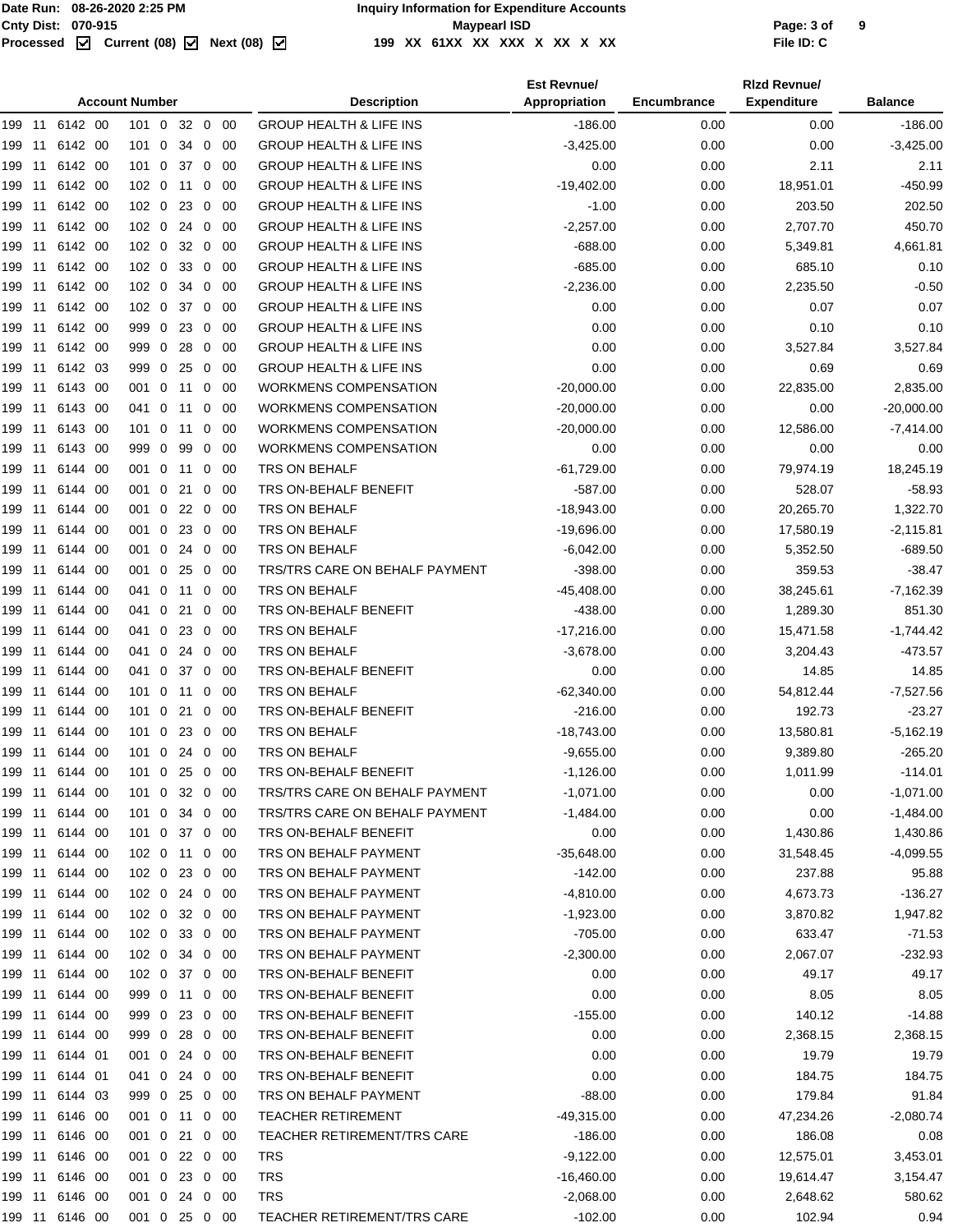|     | <b>Account Number</b> |                |  |                  |                |    |                |             | <b>Description</b>                 | <b>Est Revnuel</b><br>Appropriation | <b>Encumbrance</b> | <b>Rizd Revnue/</b><br><b>Expenditure</b> | <b>Balance</b> |
|-----|-----------------------|----------------|--|------------------|----------------|----|----------------|-------------|------------------------------------|-------------------------------------|--------------------|-------------------------------------------|----------------|
|     |                       |                |  | $001 \quad 0$    |                |    |                | 28 0 00     | TEACHER RETIREMENT/TRS CARE        | 0.00                                | 0.00               | 46.37                                     | 46.37          |
| 199 | 11                    | 6146 00        |  | 041 0            |                | 11 |                | $0\quad 00$ | <b>TRS MATCHING</b>                | $-27,333.00$                        | 0.00               | 24,989.72                                 | $-2,343.28$    |
| 199 | 11                    | 6146 00        |  | 041 0            |                | 21 |                | $0\quad 00$ | <b>TEACHER RETIREMENT/TRS CARE</b> | $-117.00$                           | 0.00               | 566.33                                    | 449.33         |
| 199 | 11                    | 6146 00        |  | 041 0            |                |    |                | 23 0 00     | PAYROLL EXPENDITURES CREATE        | $-5,946.00$                         | 0.00               | 6,887.90                                  | 941.90         |
| 199 | -11                   | 6146 00        |  | 041              | $\overline{0}$ | 24 | 0              | - 00        | <b>TEACHER RETIREMENT/TRS CARE</b> | $-1,425.00$                         | 0.00               | 1,453.53                                  | 28.53          |
| 199 | 11                    | 6146 00        |  | 041              | $\mathbf 0$    | 37 | $\mathbf{0}$   | - 00        | <b>TEACHER RETIREMENT/TRS CARE</b> | 0.00                                | 0.00               | 57.31                                     | 57.31          |
| 199 | 11                    | 6146 00        |  | 101              | $\mathbf 0$    | 11 | 0              | -00         | <b>TEACHER RETIREMENT</b>          | $-23,095.00$                        | 0.00               | 23,436.79                                 | 341.79         |
| 199 | 11                    | 6146 00        |  | $101 \ 0$        |                | 21 | 0              | - 00        | <b>TEACHER RETIREMENT/TRS CARE</b> | $-70.00$                            | 0.00               | 71.25                                     | 1.25           |
| 199 | 11                    | 6146 00        |  | $101 \ 0$        |                | 23 | $\mathbf 0$    | -00         | <b>TEACHER RETIREMENT</b>          | $-6,679.00$                         | 0.00               | 6,345.73                                  | $-333.27$      |
| 199 | 11                    | 6146 00        |  | 101 0            |                | 24 | 0              | - 00        | <b>TEACHER RETIREMENT</b>          | $-3,311.00$                         | 0.00               | 3,831.61                                  | 520.61         |
| 199 | 11                    | 6146 00        |  | 101 0 25         |                |    | $\mathbf 0$    | - 00        | <b>TEACHER RETIREMENT/TRS CARE</b> | $-290.00$                           | 0.00               | 290.09                                    | 0.09           |
| 199 | 11                    | 6146 00        |  | 101              | $\mathbf{0}$   |    | 32 0           | -00         | <b>TEACHER RETIREMENT/TRS CARE</b> | $-615.00$                           | 0.00               | 0.00                                      | $-615.00$      |
| 199 | 11                    | 6146 00        |  | 101              | 0              | 34 | 0              | -00         | <b>TEACHER RETIREMENT/TRS CARE</b> | $-382.00$                           | 0.00               | 0.00                                      | $-382.00$      |
| 199 | 11                    | 6146 00        |  | $101 \ 0$        |                | 37 |                | $0\quad 00$ | <b>TEACHER RETIREMENT/TRS CARE</b> | 0.00                                | 0.00               | 472.67                                    | 472.67         |
| 199 | 11                    | 6146 00        |  | 102 0            |                | 11 | $\mathbf{0}$   | - 00        | <b>TEACHER RETIREMENT/TRS CARE</b> | $-13,031.00$                        | 0.00               | 12,729.78                                 | $-301.22$      |
| 199 | 11                    | 6146 00        |  | 102 0            |                |    |                | 23 0 00     | <b>TEACHER RETIREMENT/TRS CARE</b> | $-85.00$                            | 0.00               | 127.43                                    | 42.43          |
| 199 | 11                    | 6146 00        |  | 102 0 24 0 00    |                |    |                |             | <b>TEACHER RETIREMENT/TRS CARE</b> | $-1,523.00$                         | 0.00               | 1,802.74                                  | 279.74         |
| 199 | 11                    | 6146 00        |  | 102 <sub>0</sub> |                |    |                | 32 0 00     | <b>TEACHER RETIREMENT/TRS CARE</b> | $-1,007.00$                         | 0.00               | 2,821.08                                  | 1,814.08       |
| 199 | 11                    | 6146 00        |  | 102 0            |                | 33 | $\mathbf 0$    | - 00        | <b>TEACHER RETIREMENT/TRS CARE</b> | $-242.00$                           | 0.00               | 242.16                                    | 0.16           |
| 199 | 11                    | 6146 00        |  | 102 <sub>0</sub> |                | 34 | 0              | - 00        | <b>TEACHER RETIREMENT/TRS CARE</b> | $-789.00$                           | 0.00               | 790.45                                    | 1.45           |
| 199 | 11                    | 6146 00        |  | 102 0            |                | 37 | $\mathbf{0}$   | - 00        | <b>TEACHER RETIREMENT/TRS CARE</b> | 0.00                                | 0.00               | 152.58                                    | 152.58         |
| 199 | 11                    | 6146 00        |  | 999 0 11         |                |    | 0              | - 00        | <b>TEACHER RETIREMENT/TRS CARE</b> | 0.00                                | 0.00               | 131.76                                    | 131.76         |
| 199 | 11                    | 6146 00        |  | 999 0 23         |                |    | 0              | - 00        | <b>TEACHER RETIREMENT/TRS CARE</b> | $-61.00$                            | 0.00               | 82.60                                     | 21.60          |
|     |                       |                |  |                  |                | 28 |                |             | <b>TEACHER RETIREMENT/TRS CARE</b> | 0.00                                |                    | 1,585.09                                  | 1,585.09       |
| 199 | 11<br>11              | 6146 00        |  | 999 0<br>001     | $\overline{0}$ |    | 0              | -00         | <b>TEACHER RETIREMENT/TRS CARE</b> | 0.00                                | 0.00<br>0.00       | 8.88                                      | 8.88           |
| 199 |                       | 6146 01        |  |                  |                | 24 | 0              | -00         |                                    |                                     |                    |                                           |                |
| 199 | 11                    | 6146 01        |  | 041              | $\overline{0}$ | 24 | 0              | -00         | <b>TEACHER RETIREMENT/TRS CARE</b> | 0.00                                | 0.00               | 87.89                                     | 87.89          |
| 199 | 11                    | 6146 03        |  | 999 0            |                | 25 | $\overline{0}$ | - 00        | <b>TEACHER RETIREMENT/TRS CARE</b> | $-23.00$                            | 0.00               | 49.72                                     | 26.72          |
| 199 | 11                    | 6149 00        |  | 001 0 11         |                |    |                | $0\quad 00$ | <b>EMPLOYEE BENEFITS</b>           | $-64,734.99$                        | 0.00               | 1,078.16                                  | $-63,656.83$   |
| 199 |                       | 12 6116 00     |  | 001 0 11         |                |    |                | $0\quad 00$ | <b>EMPLOYEE STIPEND</b>            | $-500.00$                           | 0.00               | 500.00                                    | 0.00           |
| 199 |                       | 12 6116 00     |  | 041 0            |                | 11 | 0              | -00         | <b>Longevity Stipend</b>           | $-500.00$                           | 0.00               | 500.00                                    | 0.00           |
| 199 |                       | 12 6116 00     |  | $101 \ 0$        |                | 11 | 0              | -00         | LONGEVITY STIPEND                  | $-500.00$                           | 0.00               | 500.00                                    | 0.00           |
|     |                       | 199 12 6116 00 |  | 102 0 11 0 00    |                |    |                |             | <b>EMPLOYEE STIPENDS</b>           | $-495.00$                           | 0.00               | 0.00                                      | $-495.00$      |
| 199 |                       | 12 6129 00     |  | 001 0            |                |    |                | 11 0 00     | SUPPORT PERSONNEL WAGES            | -25,998.00                          | 0.00               | 26,239.43                                 | 241.43         |
|     |                       | 199 12 6129 00 |  | 041 0 11 0 00    |                |    |                |             | SUPPORT PERSONNEL WAGES            | $-24,237.00$                        | 0.00               | 23,599.87                                 | $-637.13$      |
|     |                       | 199 12 6129 00 |  | 101 0 11 0 00    |                |    |                |             | SUPPORT PERSONNEL WAGES            | $-21,016.00$                        | 0.00               | 23,896.13                                 | 2,880.13       |
|     |                       | 199 12 6129 00 |  | 102 0 11 0 00    |                |    |                |             | PARAPROFESSIONAL SALARIES          | $-5,203.00$                         | 0.00               | 5,759.19                                  | 556.19         |
|     |                       | 199 12 6141 00 |  | 001 0 11 0 00    |                |    |                |             | SOCIAL SECURITY/MEDICARE           | $-255.00$                           | 0.00               | 266.08                                    | 11.08          |
|     |                       | 199 12 6141 00 |  | 041 0 11 0 00    |                |    |                |             | SOCIAL SECURITY/MEDICARE           | $-351.00$                           | 0.00               | 349.46                                    | $-1.54$        |
|     |                       | 199 12 6141 00 |  | 101 0 11 0 00    |                |    |                |             | SOCIAL SECURITY                    | $-296.00$                           | 0.00               | 343.45                                    | 47.45          |
|     |                       | 199 12 6141 00 |  | 102 0 11 0 00    |                |    |                |             | SOCIAL SECURITY/MEDICARE           | $-75.00$                            | 0.00               | 83.53                                     | 8.53           |
|     |                       | 199 12 6142 00 |  | 001 0 11 0 00    |                |    |                |             | <b>GROUP HEALTH &amp; LIFE INS</b> | $-3,606.00$                         | 0.00               | 3,605.60                                  | $-0.40$        |
|     |                       | 199 12 6142 00 |  | 041 0 11 0 00    |                |    |                |             | <b>GROUP HEALTH &amp; LIFE INS</b> | $-6.00$                             | 0.00               | 5.60                                      | $-0.40$        |
|     |                       | 199 12 6142 00 |  | 101 0 11 0 00    |                |    |                |             | <b>GROUP HEALTH &amp; LIFE INS</b> | $-5.00$                             | 0.00               | 5.60                                      | 0.60           |
|     |                       | 199 12 6142 00 |  | 102 0 11 0 00    |                |    |                |             | <b>GROUP HEALTH &amp; LIFE INS</b> | $-1.00$                             | 0.00               | 1.00                                      | 0.00           |
|     |                       | 199 12 6144 00 |  | 001 0 11 0 00    |                |    |                |             | TRS ON BEHALF                      | $-2,275.00$                         | 0.00               | 2,044.12                                  | $-230.88$      |
|     |                       | 199 12 6144 00 |  | 041 0 11 0 00    |                |    |                |             | TRS/TRS CARE ON BEHALF PAYMENT     | $-2,121.00$                         | 0.00               | 1,821.72                                  | $-299.28$      |
|     |                       | 199 12 6144 00 |  | 101 0 11 0 00    |                |    |                |             | TRS ON BEHALF                      | $-1,839.00$                         | 0.00               | 1,888.34                                  | 49.34          |
|     |                       | 199 12 6144 00 |  | 102 0 11 0 00    |                |    |                |             | TRS ON BEHALF PAYMENT              | $-455.00$                           | 0.00               | 409.09                                    | $-45.91$       |
|     |                       | 199 12 6146 00 |  | 001 0 11 0 00    |                |    |                |             | <b>TEACHER RETIREMENT/TRS CARE</b> | $-585.00$                           | 0.00               | 584.04                                    | $-0.96$        |
|     |                       | 199 12 6146 00 |  | 041 0 11 0 00    |                |    |                |             | <b>TEACHER RETIREMENT/TRS CARE</b> | $-545.00$                           | 0.00               | 524.09                                    | $-20.91$       |
|     |                       | 199 12 6146 00 |  | 101 0 11 0 00    |                |    |                |             | PAYROLL EXPENDITURES CREATE        | $-473.00$                           | 0.00               | 539.46                                    | 66.46          |
|     |                       | 199 12 6146 00 |  | 102 0 11 0 00    |                |    |                |             | TEACHER RETIREMENT/TRS CARE        | $-117.00$                           | 0.00               | 121.19                                    | 4.19           |
|     |                       | 199 21 6116 00 |  | 999 0 11 0 00    |                |    |                |             | <b>Retention Stipend</b>           | $-759.00$                           | 0.00               | 500.00                                    | $-259.00$      |
|     |                       | 199 21 6116 00 |  | 999 0 23 0 00    |                |    |                |             | <b>Employee Stipend</b>            | $-500.00$                           | 0.00               | 500.00                                    | 0.00           |
|     |                       | 199 21 6119 00 |  | 001 0 11 0 00    |                |    |                |             | TEACHER & OTHR PROF WAGES          | $-19,890.00$                        | 0.00               | 19,890.00                                 | 0.00           |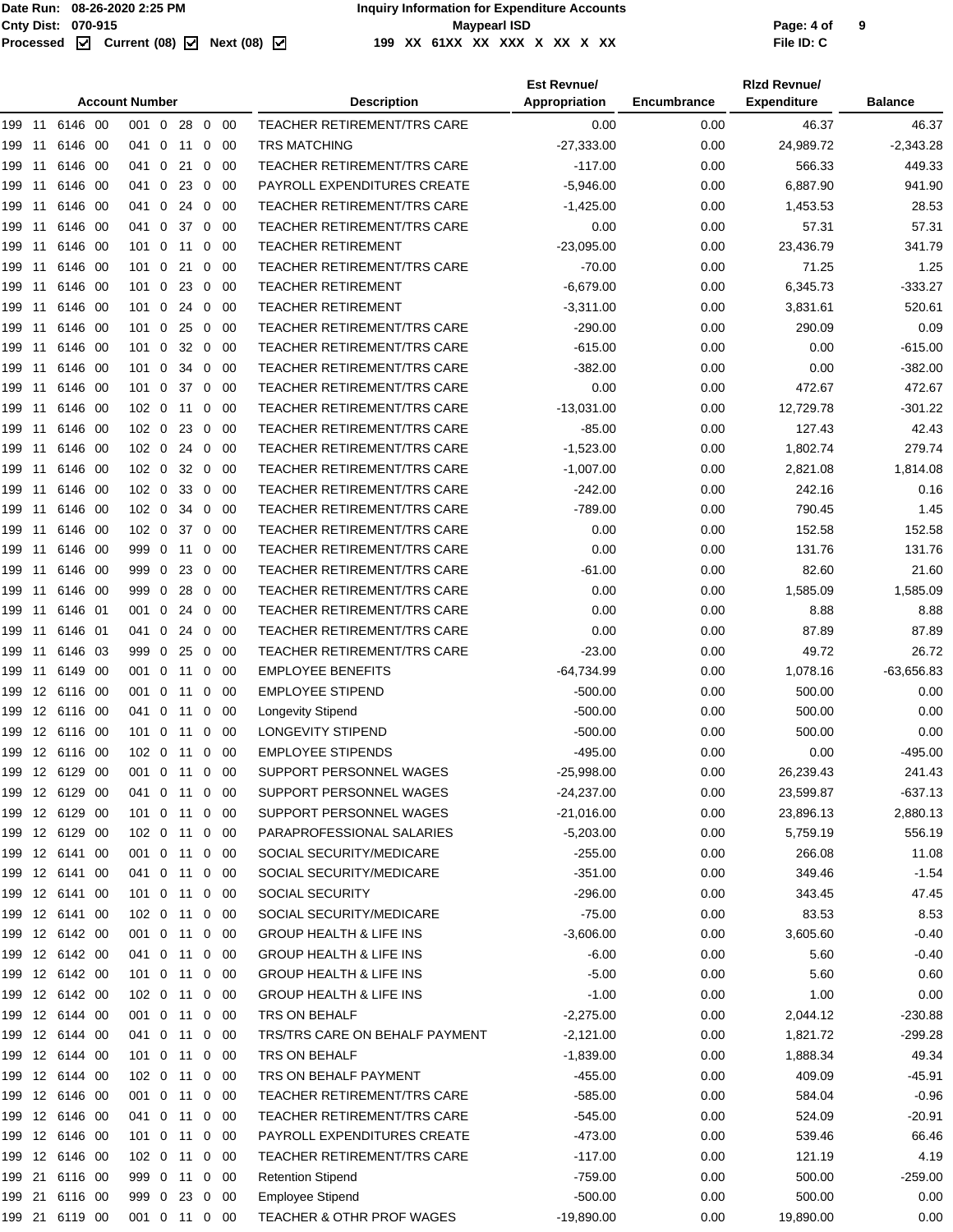| <b>Account Number</b>                                              | <b>Description</b>                    | <b>Est Revnue/</b><br>Appropriation | Encumbrance | <b>Rizd Revnuel</b><br><b>Expenditure</b> | <b>Balance</b> |
|--------------------------------------------------------------------|---------------------------------------|-------------------------------------|-------------|-------------------------------------------|----------------|
| 199 21<br>6119 00<br>041 0 11 0 00                                 | <b>TEACHER &amp; OTHR PROF WAGES</b>  | $-19,890.00$                        | 0.00        | 19,890.00                                 | 0.00           |
| 199 21<br>6119 00<br>101 0 11<br>$0\quad 00$                       | <b>TEACHER &amp; OTHR PROF WAGES</b>  | $-19,890.00$                        | 0.00        | 33,150.00                                 | 13,260.00      |
| 21<br>6119 00<br>102 0 11 0 00<br>199                              | <b>TEACHER &amp; OTHER PROF WAGES</b> | $-19,890.00$                        | 0.00        | 6,630.00                                  | $-13,260.00$   |
| 21<br>6119 00<br>999 0 23<br>199<br>$\overline{0}$<br>- 00         | <b>TEACHER &amp; OTHR PROF WAGES</b>  | $-77,210.00$                        | 0.00        | 69,804.61                                 | $-7,405.39$    |
| 21<br>$\mathbf 0$<br>199<br>6141 00<br>001<br>11<br>0<br>-00       | SOCIAL SECURITY/MEDICARE              | $-276.00$                           | 0.00        | 276.10                                    | 0.10           |
| 21<br>$\mathbf 0$<br>0<br>-00<br>199<br>6141 00<br>041<br>11       | SOCIAL SECURITY/MEDICARE              | $-276.00$                           | 0.00        | 276.06                                    | 0.06           |
| 199 21<br>1010<br>-00<br>6141 00<br>11<br>0                        | SOCIAL SECURITY/MEDICARE              | $-276.00$                           | 0.00        | 459.98                                    | 183.98         |
| 199 21<br>102 0 11<br>- 00<br>6141 00<br>0                         | SOCIAL SECURITY/MEDICARE              | $-276.00$                           | 0.00        | 92.22                                     | $-183.78$      |
| 21<br>6141 00<br>999 0 11<br>$0\quad 00$<br>199                    | SOCIAL SECURITY/MEDICARE              | 0.00                                | 0.00        | 7.25                                      | 7.25           |
| 21<br>6141 00<br>999 0 23<br>199<br>0<br>-00                       | SOCIAL SECURITY/MEDICARE              | $-892.00$                           | 0.00        | 863.94                                    | $-28.06$       |
| 21<br>199<br>6142 00<br>001 0 11<br>-00<br>0                       | <b>GROUP HEALTH &amp; LIFE INS</b>    | $-901.00$                           | 0.00        | 901.32                                    | 0.32           |
| 21<br>6142 00<br>$\mathbf 0$<br>199<br>041<br>11<br>0<br>- 00      | <b>GROUP HEALTH &amp; LIFE INS</b>    | $-901.00$                           | 0.00        | 901.44                                    | 0.44           |
| 199 21<br>6142 00<br>$101 \ 0$<br>11<br>0<br>-00                   | <b>GROUP HEALTH &amp; LIFE INS</b>    | $-901.00$                           | 0.00        | 1,502.40                                  | 601.40         |
| 21<br>6142 00<br>102 0 11<br>199<br>$0\quad 00$                    | <b>GROUP HEALTH &amp; LIFE INS</b>    | $-901.00$                           | 0.00        | 300.48                                    | $-600.52$      |
| 21<br>6142 00<br>999 0<br>23<br>$0\quad 00$<br>199                 | <b>GROUP HEALTH &amp; LIFE INS</b>    | $-3,606.00$                         | 0.00        | 3,605.64                                  | $-0.36$        |
| 21<br>6144 00<br>$\mathbf 0$<br>199<br>001<br>11<br>0<br>- 00      | TRS ON BEHALF PAYMENT                 | $-1,459.00$                         | 0.00        | 1,311.08                                  | $-147.92$      |
| 21<br>0<br>041                                                     | TRS ON BEHALF PAYMENT                 |                                     |             | 1,311.08                                  | $-147.92$      |
| 199<br>6144 00<br>11<br>0<br>-00                                   |                                       | $-1,459.00$                         | 0.00        |                                           |                |
| 21<br>6144 00<br>$\mathbf 0$<br>0<br>- 00<br>199<br>101<br>11      | TRS ON BEHALF PAYMENT                 | $-1,459.00$                         | 0.00        | 2,160.06                                  | 701.06         |
| 199 21<br>$102 \ 0$<br>-00<br>6144 00<br>11<br>0                   | TRS ON BEHALF PAYMENT                 | $-1,459.00$                         | 0.00        | 462.17                                    | $-996.83$      |
| 199 21<br>999 0<br>23<br>$0\quad 00$<br>6144 00                    | TRS ON-BEHALF BENEFIT                 | $-5,488.00$                         | 0.00        | 4,457.70                                  | $-1,030.30$    |
| 21<br>6146 00<br>001 0 11 0 00<br>199                              | <b>TEACHER RETIREMENT/TRS CARE</b>    | $-391.00$                           | 0.00        | 672.52                                    | 281.52         |
| 199 21<br>6146 00<br>041 0 11<br>0<br>- 00                         | <b>TEACHER RETIREMENT/TRS CARE</b>    | $-391.00$                           | 0.00        | 672.60                                    | 281.60         |
| 21<br>6146 00<br>101 0<br>11<br>- 00<br>199<br>0                   | <b>TEACHER RETIREMENT/TRS CARE</b>    | -954.00                             | 0.00        | 1,121.08                                  | 167.08         |
| 21<br>6146 00<br>102 0<br>199<br>11<br>0<br>- 00                   | <b>TEACHER RETIREMENT/TRS CARE</b>    | $-954.00$                           | 0.00        | 224.20                                    | $-729.80$      |
| 21<br>999 0<br>23<br>199<br>6146 00<br>$\overline{0}$<br>-00       | <b>TEACHER RETIREMENT/TRS CARE</b>    | $-2,729.00$                         | 0.00        | 2,440.52                                  | $-288.48$      |
| 23<br>6112 00<br>999 0<br>99<br>199<br>$0\quad 00$                 | <b>CAMPUS CLERICAL SUBSTITUTE</b>     | $-3,457.00$                         | 0.00        | 1,810.00                                  | $-1,647.00$    |
| 23<br>6116 00<br>$\overline{0}$<br>$0\quad 00$<br>199<br>001<br>11 | <b>RETENTION STIPEND</b>              | $-2,500.00$                         | 0.00        | 2,250.00                                  | $-250.00$      |
| 23<br>6116 00<br>0<br>- 00<br>199<br>041<br>11<br>0                | <b>EMPLOYEE STIPEND</b>               | $-1,500.00$                         | 0.00        | 1,500.00                                  | 0.00           |
| 23<br>043 0<br>199<br>6116 00<br>11<br>-00<br>0                    | <b>RETENTION STIPEND</b>              | -404.00                             | 0.00        | 0.00                                      | $-404.00$      |
| 23<br>6116 00<br>$101 \ 0$<br>-00<br>199<br>11<br>0                | <b>EMPLOYEE STIPEND</b>               | $-1,500.00$                         | 0.00        | 1,750.00                                  | 250.00         |
| 23<br>6116 00<br>$102 \ 0$<br>00<br>199<br>11<br>0                 | PROFESSIONAL SALARY                   | 0.00                                | 0.00        | 500.00                                    | 500.00         |
| 199 23 6116 00<br>102 0 99 0 00                                    | <b>EMPLOYEE STIPENDS</b>              | $-1,000.00$                         | 0.00        | 500.00                                    | $-500.00$      |
| 199 23 6116 00<br>999 0 23 0 00                                    | <b>RETENTION STIPEND</b>              | $-500.00$                           | 0.00        | 500.00                                    | 0.00           |
| 199 23 6119 00<br>001 0 11 0 00                                    | TEACHER & OTHR PROF WAGES             | $-150,330.00$                       | 0.00        | 150,680.00                                | 350.00         |
| 199 23 6119 00<br>041 0 11 0 00                                    | TEACHER & OTHR PROF WAGES             | -134,410.00                         | 0.00        | 145,072.00                                | 10,662.00      |
| 199 23 6119 00<br>101 0 11 0 00                                    | <b>TEACHER &amp; OTHR PROF WAGES</b>  | -200,618.00                         | 0.00        | 143,801.34                                | $-56,816.66$   |
| 199 23 6119 00<br>102 0 11 0 00                                    | PROFESSIONAL SALARY                   | 0.00                                | 0.00        | 57,166.66                                 | 57,166.66      |
| 199 23 6129 00<br>001 0 11 0 00                                    | PARAPROFESSIONAL SALARIES             | $-29,110.00$                        | 0.00        | 28,293.95                                 | $-816.05$      |
| 199 23 6129 00<br>001 0 22 0 00                                    | SUPPORT PERSONNEL WAGES               | $-10,049.00$                        | 0.00        | 10,149.00                                 | 100.00         |
| 199 23 6129 00<br>041 0 11 0 00                                    | SUPPORT PERSONNEL WAGES               | -54,007.00                          | 0.00        | 38,068.72                                 | $-15,938.28$   |
| 199 23 6129 00<br>101 0 11 0 00                                    | SUPPORT PERSONNEL WAGES               | $-35,069.00$                        | 0.00        | 34,220.76                                 | -848.24        |
| 199 23 6129 00<br>102 0 11 0 00                                    | SUPPORT PERSONNEL WAGES               | 0.00                                | 0.00        | 15,939.16                                 | 15,939.16      |
| 199 23 6129 00<br>999 0 23 0 00                                    | SUPPORT PERSONNEL WAGES               | $-25,777.00$                        | 0.00        | 25,815.65                                 | 38.65          |
| 199 23 6129 00<br>999 0 24 0 00                                    | SUPPORT PERSONNEL WAGES               | $-8,592.00$                         | 0.00        | 8,592.25                                  | 0.25           |
| 199 23 6141 00<br>001 0 11 0 00                                    | SOCIAL SECURITY                       | $-2,542.00$                         | 0.00        | 2,560.64                                  | 18.64          |
| 199 23 6141 00<br>001 0 22 0 00                                    | SOCIAL SECURITY/MEDICARE              | $-146.00$                           | 0.00        | 147.12                                    | 1.12           |
| 199 23 6141 00<br>041 0 11 0 00                                    | SOCIAL SECURITY                       | $-2,370.00$                         | 0.00        | 2,332.50                                  | $-37.50$       |
| 199 23 6141 00<br>101 0 11 0 00                                    | SOCIAL SECURITY                       | $-3,298.00$                         | 0.00        | 2,515.68                                  | $-782.32$      |
| 199 23 6141 00<br>102 0 11<br>$0\quad 00$                          | SOCIAL SECURITY/MEDICARE              | 0.00                                | 0.00        | 1,015.86                                  | 1,015.86       |
| 199 23 6141 00<br>102 0 99 0 00                                    | SOCIAL SECURITY/MEDICARE              | 0.00                                | 0.00        | 7.25                                      | 7.25           |
| 199 23 6141 00<br>999 0 23 0 00                                    | SOCIAL SECURITY/MEDICARE              | $-293.00$                           | 0.00        | 301.39                                    | 8.39           |
| 199 23 6141 00<br>999 0 24 0 00                                    | SOCIAL SECURITY/MEDICARE              | $-98.00$                            | 0.00        | 97.90                                     | $-0.10$        |
| 199 23 6141 00<br>999 0 99 0 00                                    | SOCIAL SECURITY/MEDICARE              | 0.00                                | 0.00        | 26.25                                     | 26.25          |
| 199 23 6142 00<br>001 0 11 0 00                                    | <b>GROUP HEALTH &amp; LIFE INS</b>    | $-3,620.00$                         | 0.00        | 4,819.68                                  | 1,199.68       |
| 199 23 6142 00<br>001 0 22 0 00                                    | <b>GROUP HEALTH &amp; LIFE INS</b>    | $-3.00$                             | 0.00        | 2.76                                      | $-0.24$        |
|                                                                    |                                       |                                     |             |                                           |                |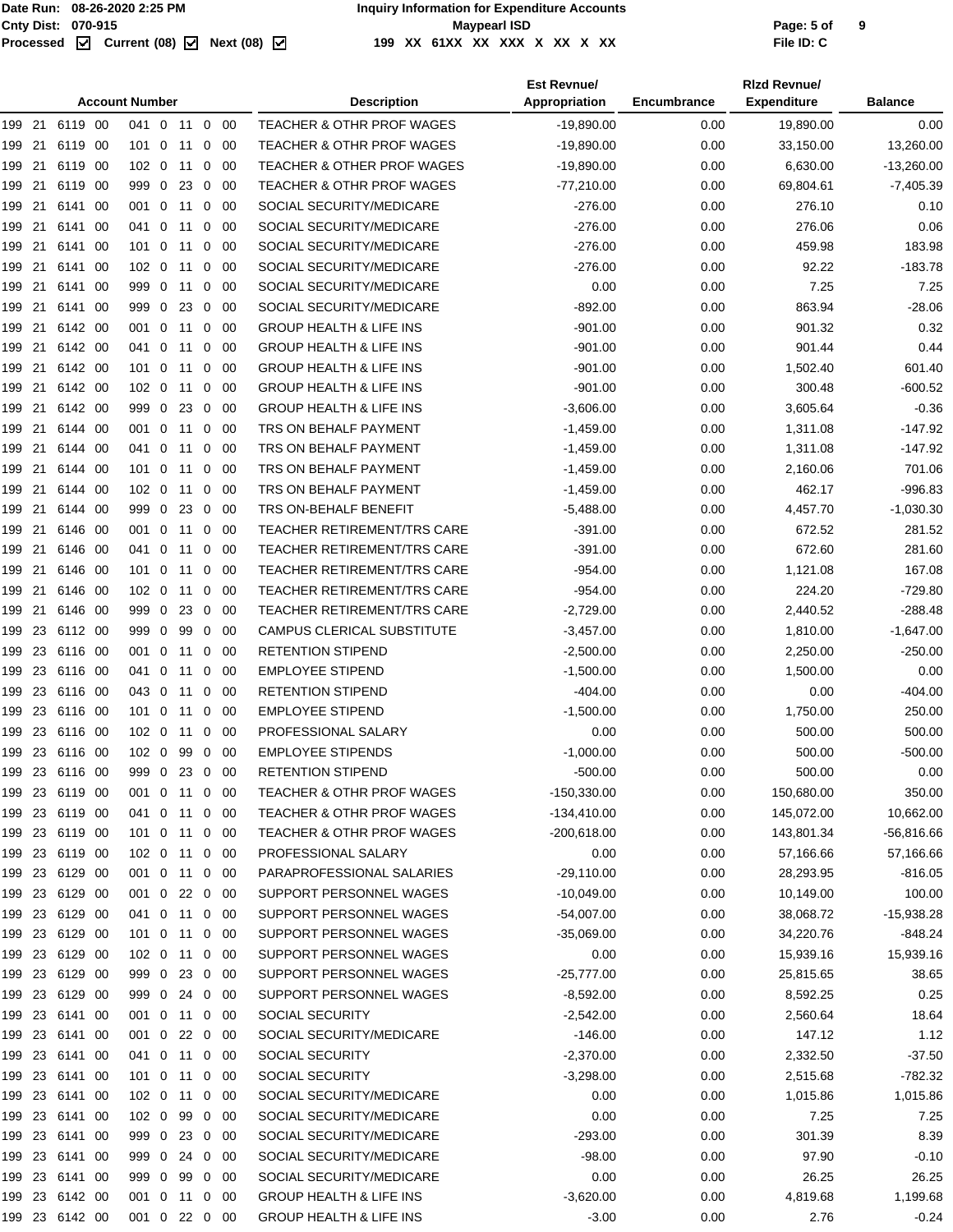|               |          |                |      | <b>Account Number</b> |                |         |              |             | <b>Description</b>                   | <b>Est Revnue/</b><br>Appropriation | <b>Encumbrance</b> | <b>Rizd Revnue/</b><br><b>Expenditure</b> | <b>Balance</b> |
|---------------|----------|----------------|------|-----------------------|----------------|---------|--------------|-------------|--------------------------------------|-------------------------------------|--------------------|-------------------------------------------|----------------|
|               |          | 199 23 6142 00 |      | 041 0                 |                | 11      |              | $0\quad 00$ | <b>GROUP HEALTH</b>                  | $-10,823.00$                        | 0.00               | 10,817.86                                 | $-5.14$        |
| 199           | 23       | 6142 00        |      | $101 \quad 0$         |                | 11      | $\mathbf{0}$ | 00          | <b>GROUP HEALTH/LIFE</b>             | $-10,825.00$                        | 0.00               | 9,020.71                                  | $-1,804.29$    |
| 199           | 23       | 6142 00        |      | 102 0 11              |                |         |              | $0\quad 00$ | <b>GROUP HEALTH &amp; LIFE INS</b>   | 0.00                                | 0.00               | 3,009.40                                  | 3,009.40       |
| 199           | 23       | 6142 00        |      | 999 0                 |                | 23      | 0            | 00          | <b>GROUP HEALTH &amp; LIFE INS</b>   | $-2,704.00$                         | 0.00               | 2,704.20                                  | 0.20           |
| 199           | 23       | 6142 00        |      | 999 0                 |                | 24      | 0            | 00          | <b>GROUP HEALTH &amp; LIFE INS</b>   | $-901.00$                           | 0.00               | 901.44                                    | 0.44           |
| 199           | 23       | 6144 00        |      | 001 0                 |                | 11      | 0            | -00         | <b>TRS ON BEHALF</b>                 | $-13,452.00$                        | 0.00               | 12,065.76                                 | $-1,386.24$    |
| 199           | 23       | 6144 00        |      | 001 0                 |                | 22      | 0            | 00          | TRS ON-BEHALF BENEFIT                | $-879.00$                           | 0.00               | 798.01                                    | $-80.99$       |
| 199           | 23       | 6144 00        |      | 041 0                 |                | 11      | 0            | 00          | TRS ON BEHALF                        | $-15,067.00$                        | 0.00               | 13,001.98                                 | $-2,065.02$    |
| 199           | 23       | 6144 00        |      | 101 0 11              |                |         | $\mathbf{0}$ | -00         | <b>TRS ON BEHALF</b>                 | $-18,768.00$                        | 0.00               | 13,148.08                                 | $-5,619.92$    |
| 199           | 23       | 6144 00        |      | 102 0                 |                | 11      | 0            | 00          | TRS ON-BEHALF BENEFIT                | 0.00                                | 0.00               | 5,004.91                                  | 5,004.91       |
| 199           | 23       | 6144 00        |      | 999 0                 |                | 23      | 0            | 00          | TRS ON BEHALF PAYMENT                | $-2,255.00$                         | 0.00               | 2,026.73                                  | $-228.27$      |
| 199           | 23       | 6144 00        |      | 999 0                 |                | 24      |              | $0\quad 00$ | TRS ON BEHALF PAYMENT                | $-752.00$                           | 0.00               | 675.58                                    | $-76.42$       |
| 199           | 23       | 6146 00        |      | 001 0                 |                | 11      | $\mathbf{0}$ | -00         | <b>TRS</b>                           | $-5,814.00$                         | 0.00               | 5,604.71                                  | -209.29        |
| 199           | 23       | 6146 00        |      | 001 0                 |                | 22      | $\mathbf{0}$ | -00         | <b>TEACHER RETIREMENT/TRS CARE</b>   | $-226.00$                           | 0.00               | 228.36                                    | 2.36           |
| 199           | 23       | 6146 00        |      | 041 0                 |                | 11      |              | $0\quad 00$ | <b>TEACHER RETIREMENT</b>            | $-5,352.00$                         | 0.00               | 5,335.77                                  | $-16.23$       |
| 199           | 23       | 6146 00        |      | $101 \ 0$             |                | 11      | 0            | 00          | <b>TEACHER RETIREMENT</b>            | $-6,708.00$                         | 0.00               | 4,720.14                                  | $-1,987.86$    |
| 199           | 23       | 6146 00        |      | $102 \ 0$             |                | 11      | 0            | 00          | <b>TEACHER RETIREMENT/TRS CARE</b>   | 0.00                                | 0.00               | 2,330.76                                  | 2,330.76       |
| 199           | 23       | 6146 00        |      | 999 0                 |                | 23      | 0            | -00         | <b>TEACHER RETIREMENT/TRS CARE</b>   | $-580.00$                           | 0.00               | 579.96                                    | $-0.04$        |
| 199           | 23       | 6146 00        |      | 999 0                 |                | 24      | 0            | 00          | <b>TEACHER RETIREMENT/TRS CARE</b>   | $-193.00$                           | 0.00               | 193.32                                    | 0.32           |
| 199           | 31       | 6116 00        |      | 001 0                 |                | 22      | $\mathbf 0$  | 00          | <b>EMPLOYEE STIPEND</b>              | $-500.00$                           | 0.00               | 500.00                                    | 0.00           |
| 199           | 31       | 6116 00        |      | 001 0                 |                | 23      | $\mathbf{0}$ | -00         | <b>RETENTION STIPEND</b>             | $-185.00$                           | 0.00               | 1,000.00                                  | 815.00         |
| 199           | 31       | 6116 00        |      | 041 0                 |                | 99      | 0            | 00          | Longevity Stipend                    | $-500.00$                           | 0.00               | 500.00                                    | 0.00           |
| 199           | -31      | 6116 00        |      | $101 \ 0$             |                | 99      | $\mathbf{0}$ | 00          | <b>EMPLOYEE STIPEND</b>              | $-500.00$                           | 0.00               | 500.00                                    | 0.00           |
| 199           | 31       | 6119           | - 00 | 001 0                 |                | 31      | $\mathbf 0$  | -00         | TEACHER & OTHR PROF WAGES            | $-54,700.00$                        | 0.00               | 60,249.45                                 | 5,549.45       |
| 199           | 31       | 6119 00        |      | 041 0                 |                | 11      | 0            | 00          | <b>TEACHER &amp; OTHR PROF WAGES</b> | $-66,200.00$                        | 0.00               | 71,333.32                                 | 5,133.32       |
| 199           | 31       | 6119 00        |      | $101 \quad 0$         |                | 24      | 0            | 00          | <b>TEACHER &amp; OTHR PROF WAGES</b> | $-62,700.00$                        | 0.00               | 69,060.88                                 | 6,360.88       |
| 199           | 31       | 6129 00        |      | 001 0                 |                | 31      | $\mathbf{0}$ | -00         | SUPPORT PERSONNEL WAGES              | $-10,049.00$                        | 0.00               | 10,149.00                                 | 100.00         |
| 199           | 31       | 6141           | -00  | 001                   | $\overline{0}$ | 22      | 0            | 00          | SOCIAL SECURITY/MEDICARE             | 0.00                                | 0.00               | 7.25                                      | 7.25           |
|               | 31       |                |      |                       |                |         |              |             | SOCIAL SECURITY/MEDICARE             | 0.00                                | 0.00               | 14.50                                     | 14.50          |
| 199           |          | 6141           | 00   | 001 0<br>001 0        |                | 23      | 0            | 00          | SOCIAL SECURITY/MEDICARE             |                                     |                    |                                           |                |
| 199           | 31<br>31 | 6141<br>6141   | -00  | 041 0                 |                | 31      | 0<br>0       | -00         | SOCIAL SECURITY/MEDICARE             | $-939.00$<br>-944.00                | 0.00<br>0.00       | 1,020.79<br>1,016.16                      | 81.79<br>72.16 |
| 199<br>199 31 |          | 6141 00        | -00  |                       |                | -11     |              | 00          | SOCIAL SECURITY/MEDICARE             |                                     |                    |                                           |                |
|               |          | 199 31 6141 00 |      | 041 0                 |                | 99      | $\mathbf{0}$ | -00         |                                      | 0.00                                | 0.00               | 7.25                                      | 7.25           |
|               |          |                |      | 101 0                 |                | 24 0 00 |              |             | SOCIAL SECURITY/MEDICARE             | $-735.00$                           | 0.00               | 810.82                                    | 75.82          |
|               |          | 199 31 6141 00 |      | 101 0                 |                | 99      |              | $0\quad 00$ | SOCIAL SECURITY/MEDICARE             | 0.00                                | 0.00               | 7.25                                      | 7.25           |
|               |          | 199 31 6142 00 |      | 001 0 31              |                |         |              | $0\quad 00$ | <b>GROUP HEALTH &amp; LIFE INS</b>   | $-8.00$                             | 0.00               | 8.40                                      | 0.40           |
| 199 31        |          | 6142 00        |      | 041 0 11              |                |         |              | $0\quad 00$ | <b>GROUP HEALTH &amp; LIFE INS</b>   | $-3,606.00$                         | 0.00               | 3,605.64                                  | $-0.36$        |
| 199 31        |          | 6142 00        |      | 101 0                 |                | 24      |              | $0\quad 00$ | <b>GROUP HEALTH &amp; LIFE INS</b>   | $-3,606.00$                         | 0.00               | 3,605.64                                  | $-0.36$        |
| 199 31        |          | 6144 00        |      | 001 0                 |                | -31     |              | $0\quad00$  | TRS/TRS CARE ON BEHALF PAYMENT       | $-5,283.00$                         | 0.00               | 4,755.32                                  | $-527.68$      |
| 199 31        |          | 6144 00        |      | 041 0 11              |                |         |              | $0\quad 00$ | <b>TRS</b>                           | $-5,355.00$                         | 0.00               | 4,812.31                                  | $-542.69$      |
| 199 31        |          | 6144 00        |      | 101 0 24              |                |         |              | $0\quad 00$ | TRS/TRS CARE ON BEHALF PAYMENT       | $-5,195.00$                         | 0.00               | 4,668.59                                  | $-526.41$      |
| 199 31        |          | 6146 00        |      | 001 0                 |                | 31      |              | $0\quad00$  | TEACHER RETIREMENT/TRS CARE          | $-1,763.00$                         | 0.00               | 1,806.69                                  | 43.69          |
| 199 31        |          | 6146 00        |      | 041 0 11              |                |         |              | $0\quad 00$ | <b>TEACHER RETIREMENT/TRS CARE</b>   | $-1,839.00$                         | 0.00               | 1,877.73                                  | 38.73          |
| 199 31        |          | 6146 00        |      | 101 0                 |                | 24 0 00 |              |             | TEACHER RETIREMENT/TRS CARE          | $-1,643.00$                         | 0.00               | 1,691.11                                  | 48.11          |
| 199 31        |          | 6149 00        |      | 001 0 22 0 00         |                |         |              |             | <b>EMPLOYEE BENEFITS</b>             | -999.00                             | 0.00               | 0.00                                      | $-999.00$      |
|               |          | 199 33 6112 00 |      | 999 0                 |                | 99      |              | $0\quad00$  | NURSE SUBSTITUTE                     | $-4,000.00$                         | 0.00               | 760.00                                    | $-3,240.00$    |
|               |          | 199 33 6116 00 |      | 001 0                 |                | 99      |              | $0\quad00$  | <b>EMPLOYEE STIPEND</b>              | $-500.00$                           | 0.00               | 500.00                                    | 0.00           |
| 199 33        |          | 6116 00        |      | 041 0                 |                | 99      |              | $0\quad 00$ | <b>RETENTION STIPENDS</b>            | $-250.00$                           | 0.00               | 250.00                                    | 0.00           |
|               |          | 199 33 6116 00 |      | 101 0                 |                | 99      |              | $0\quad00$  | <b>RETENTION STIPENDS</b>            | $-500.00$                           | 0.00               | 500.00                                    | 0.00           |
| 199 33        |          | 6116 00        |      | 102 0                 |                | 99      |              | $0\quad 00$ | <b>EMPLOYEE STIPENDS</b>             | $-500.00$                           | 0.00               | 500.00                                    | 0.00           |
| 199 33        |          | 6119 00        |      | 001 0                 |                | 99      |              | $0\quad 00$ | HIGH SCHOOL NURSE SALARY             | $-56,800.00$                        | 0.00               | 56,511.74                                 | $-288.26$      |
|               |          | 199 33 6119 00 |      | 101 0 99              |                |         |              | $0\quad00$  | PROFESSIONAL SALARIES                | -43,300.00                          | 0.00               | 9,956.69                                  | $-33,343.31$   |
|               |          | 199 33 6119 00 |      | 102 0                 |                | 99      |              | $0\quad 00$ | PROFESSIONAL SALARIES                | 0.00                                | 0.00               | 33,574.94                                 | 33,574.94      |
|               |          | 199 33 6129 00 |      | 041 0                 |                | 99      |              | $0\quad 00$ | SUPPORT PERSONNEL WAGES              | $-12,624.00$                        | 0.00               | 15,474.68                                 | 2,850.68       |
|               |          | 199 33 6129 00 |      | 101 0 99              |                |         |              | $0\quad00$  | SUPPORT PERSONNEL WAGES              | $-29,238.00$                        | 0.00               | 29,394.36                                 | 156.36         |
|               |          | 199 33 6141 00 |      | 001 0 99              |                |         |              | $0\quad 00$ | SOCIAL SECURITY                      | $-802.00$                           | 0.00               | 804.68                                    | 2.68           |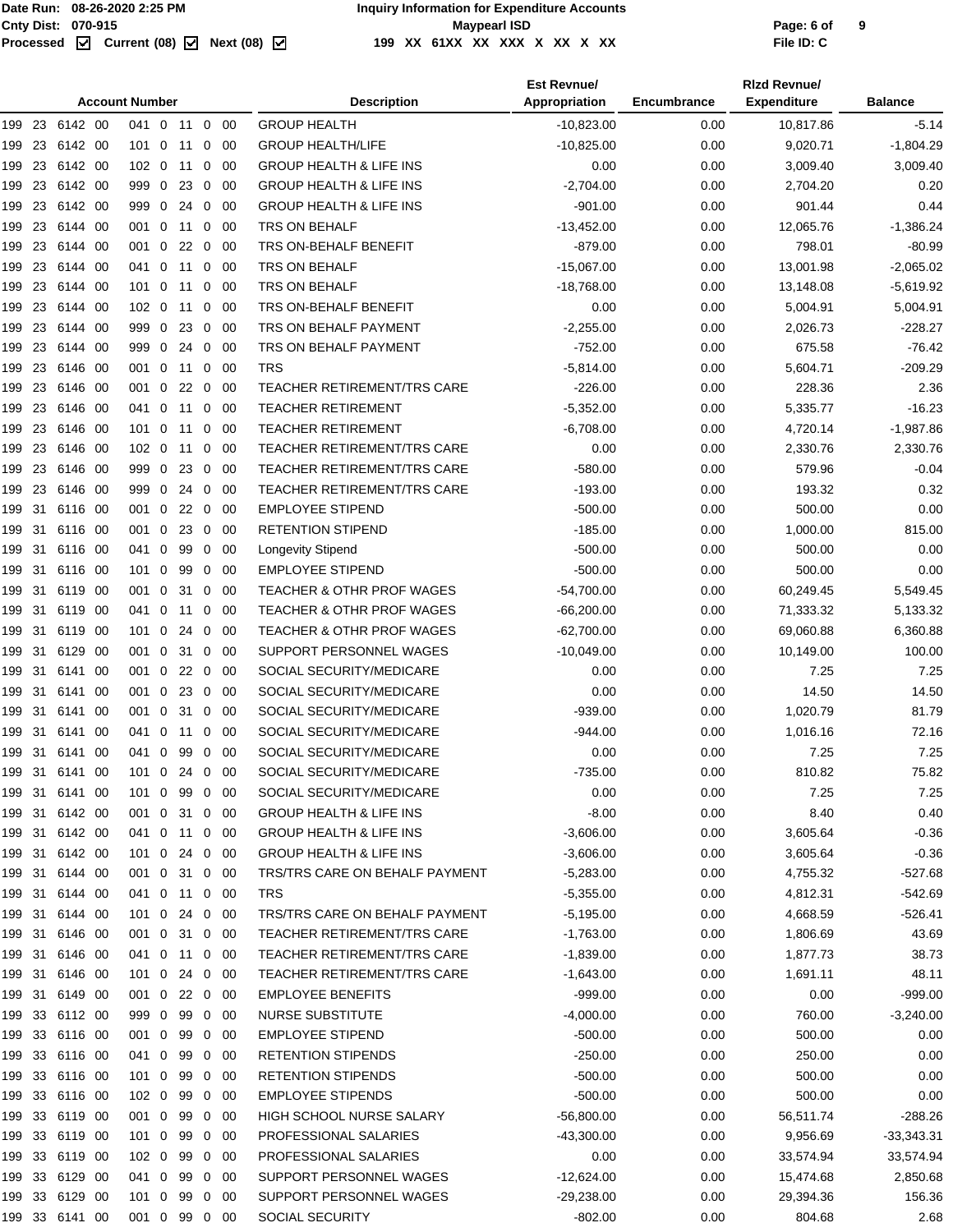|        | <b>Account Number</b> |                |      |               |  |         |                |             | <b>Description</b>                   | <b>Est Revnue/</b><br>Appropriation | Encumbrance | <b>Rizd Revnue/</b><br><b>Expenditure</b> | <b>Balance</b> |
|--------|-----------------------|----------------|------|---------------|--|---------|----------------|-------------|--------------------------------------|-------------------------------------|-------------|-------------------------------------------|----------------|
|        |                       | 199 33 6141 00 |      | 041 0         |  | 99      |                | $0\quad 00$ | <b>SOCIAL SECURITY</b>               | $-183.00$                           | 0.00        | 227.97                                    | 44.97          |
| 199    | 33                    | 6141           | 00   | $101 \ 0$     |  | 99      | $\mathbf 0$    | -00         | <b>SOCIAL SECURITY</b>               | $-963.00$                           | 0.00        | 490.86                                    | $-472.14$      |
| 199    | 33                    | 6141           | -00  | $102 \ 0$     |  | 99      | $\mathbf 0$    | 00          | SOCIAL SECURITY/MEDICARE             | 0.00                                | 0.00        | 492.06                                    | 492.06         |
| 199    | 33                    | 6141           | -00  | 999 0         |  | 99      | 0              | -00         | SOCIAL SECURITY/MEDICARE             | 0.00                                | 0.00        | 5.80                                      | 5.80           |
| 199    | 33                    | 6142 00        |      | 001 0         |  | 99      | 0              | -00         | <b>GROUP HEALTH &amp; LIFE INS</b>   | $-3,606.00$                         | 0.00        | 3,605.60                                  | $-0.40$        |
| 199    | 33                    | 6142 00        |      | 041 0         |  | 99      | 0              | 00          | <b>GROUP HEALTH &amp; LIFE INS</b>   | $-6.00$                             | 0.00        | 5.64                                      | $-0.36$        |
| 199    | 33                    | 6142 00        |      | $101 \ 0$     |  | 99      | 0              | -00         | <b>GROUP HEALTH INS</b>              | $-3,611.00$                         | 0.00        | 3,606.72                                  | $-4.28$        |
| 199    | 33                    | 6142 00        |      | $102 \ 0$     |  | 99      | $\mathbf 0$    | 00          | <b>GROUP HEALTH &amp; LIFE INS</b>   | 0.00                                | 0.00        | 4.48                                      | 4.48           |
| 199    | -33                   | 6144 00        |      | $001 \quad 0$ |  | 99      | 0              | 00          | TRS ON BEHALF                        | $-4,132.00$                         | 0.00        | 3,713.52                                  | $-418.48$      |
| 199    | -33                   | 6144 00        |      | 041 0         |  | 99      | $\mathbf{0}$   | -00         | <b>TRS ON BEHALF</b>                 | $-789.00$                           | 0.00        | 927.35                                    | 138.35         |
| 199    | 33                    | 6144 00        |      | $101 \ 0$     |  | 99      | 0              | -00         | TRS ON BEHALF                        | $-4,993.00$                         | 0.00        | 2,373.34                                  | $-2,619.66$    |
| 199    | 33                    | 6144 00        |      | $102 \ 0$     |  | 99      | 0              | 00          | TRS ON-BEHALF BENEFIT                | 0.00                                | 0.00        | 2,150.09                                  | 2,150.09       |
| 199    | 33                    | 6144 00        |      | 999 0         |  | 99      | 0              | -00         | TRS ON-BEHALF BENEFIT                | 0.00                                | 0.00        | 1.58                                      | 1.58           |
| 199    | 33                    | 6146 00        |      | 001 0         |  | 99      | 0              | -00         | PAYROLL EXPENDITURES CREATE          | $-1,948.00$                         | 0.00        | 1,946.13                                  | $-1.87$        |
| 199    | 33                    | 6146 00        |      | 041 0         |  | 99      | $\mathbf 0$    | 00          | PAYROLL EXPENDITURES CREATE          | $-600.00$                           | 0.00        | 292.62                                    | $-307.38$      |
| 199    | 33                    | 6146 00        |      | $101 \ 0$     |  | 99      | 0              | -00         | TRS                                  | $-2,842.00$                         | 0.00        | 1,359.09                                  | $-1,482.91$    |
| 199    | 33                    | 6146 00        |      | $102 \ 0$     |  | 99      | 0              | 00          | <b>TEACHER RETIREMENT/TRS CARE</b>   | 0.00                                | 0.00        | 1,485.47                                  | 1,485.47       |
| 199    | 33                    | 6146 00        |      | 999 0         |  | 99      | 0              | 00          | <b>TEACHER RETIREMENT/TRS CARE</b>   | 0.00                                | 0.00        | 15.60                                     | 15.60          |
| 199    | 33                    | 6149 00        |      | $101 \ 0$     |  | 99      | 0              | -00         | <b>EMPLOYEE BENEFITS</b>             | $-7,546.00$                         | 0.00        | 193.00                                    | $-7,353.00$    |
| 199    | 34                    | 6116 00        |      | 999 0         |  | 99      | 0              | 00          | <b>EMPLOYEE STIPEND</b>              | $-2,000.00$                         | 0.00        | 2,250.00                                  | 250.00         |
| 199    | 34                    | 6129 00        |      | 001 0         |  | 22      | $\overline{0}$ | 00          | VOC AG BUS DRIVING                   | $-2,500.00$                         | 0.00        | 1,560.00                                  | $-940.00$      |
| 199    | 34                    | 6129 00        |      | 999 0         |  | 23      | $\mathbf 0$    | -00         | SUPPORT PERSONNEL WAGES              | $-12,092.00$                        | 0.00        | 7,908.53                                  | $-4,183.47$    |
| 199    | 34                    | 6129           | - 00 | 999 0         |  | 99      | 0              | -00         | SUPPORT PERSONNEL WAGES              | $-111,612.00$                       | 0.00        | 113,069.55                                | 1,457.55       |
| 199    | 34                    | 6129 01        |      | 999 0         |  | 99      | $\mathbf{0}$   | 00          | <b>CO-CURRICULAR SALARIES</b>        | $-10,000.00$                        | 0.00        | 5,359.10                                  | $-4,640.90$    |
| 199    | 34                    | 6141           | - 00 | 001 0         |  | 22 0    |                | -00         | SOCIAL SECURITY/MEDICARE             | 0.00                                | 0.00        | 21.91                                     | 21.91          |
| 199    | 34                    | 6141           | -00  | 999 0         |  | 23      | 0              | -00         | SOCIAL SECURITY/MEDICARE             | 0.00                                | 0.00        | 86.03                                     | 86.03          |
| 199    | 34                    | 6141           | -00  | 999 0         |  | 99      | 0              | 00          | <b>SOCIAL SECURITY</b>               | $-1,549.00$                         | 0.00        | 1,597.72                                  | 48.72          |
| 199    | 34                    | 6141           | -01  | 999 0         |  | 99      | 0              | -00         | SOCIAL SECURITY/MEDICARE             | 0.00                                | 0.00        | 76.16                                     | 76.16          |
| 199    | 34                    | 6142 00        |      | 999 0         |  | 99      | 0              | -00         | <b>GROUP HEALTH &amp; LIFE INS</b>   | $-12,204.00$                        | 0.00        | 10,698.11                                 | $-1,505.89$    |
| 199    | 34                    | 6144 00        |      | 001 0         |  | 22      | $\overline{0}$ | 00          | TRS ON-BEHALF BENEFIT                | 0.00                                | 0.00        | 113.39                                    | 113.39         |
| 199    | 34                    | 6144 00        |      | 999 0         |  | 23      | 0              | -00         | TRS ON-BEHALF BENEFIT                | 0.00                                | 0.00        | 598.27                                    | 598.27         |
|        | 199 34                | 6144 00        |      | 999 0         |  | 99      |                | $0\quad 00$ | TRS ON BEHALF OF PAYMENTS            | $-7,525.00$                         | 0.00        | 6,788.72                                  | $-736.28$      |
|        |                       | 199 34 6144 01 |      | 999 0 99 0 00 |  |         |                |             | TRS ON-BEHALF BENEFIT                | 0.00                                | 0.00        | 332.47                                    | 332.47         |
|        | 199 34                | 6146 00        |      | 001 0         |  | 22 0 00 |                |             | <b>TEACHER RETIREMENT/TRS CARE</b>   | 0.00                                | 0.00        | 30.64                                     | 30.64          |
|        | 199 34                | 6146 00        |      | 999 0         |  | 23 0 00 |                |             | TEACHER RETIREMENT/TRS CARE          | 0.00                                | 0.00        | 177.96                                    | 177.96         |
|        |                       | 199 34 6146 00 |      | 999 0 99      |  |         |                | 0 00        | PAYROLL EXPENDITURES CREATE          | $-5,138.00$                         | 0.00        | 5,747.17                                  | 609.17         |
|        |                       | 199 34 6146 01 |      | 999 0         |  | 99      |                | $0\quad 00$ | TEACHER RETIREMENT/TRS CARE          | 0.00                                | 0.00        | 104.21                                    | 104.21         |
| 199 35 |                       | 6116 00        |      | 999 0         |  | 99      | $\mathbf{0}$   | -00         | <b>EMPLOYEE STIPENDS</b>             | -4,000.00                           | 0.00        | 4,250.00                                  | 250.00         |
|        | 199 35                | 6141 00        |      | 999 0         |  | 99      |                | $0\quad 00$ | SOCIAL SECURITY/MEDICARE             | 0.00                                | 0.00        | 61.64                                     | 61.64          |
|        | 199 36                | 6116 00        |      | 999 0         |  | 99      |                | $0\quad 00$ | <b>EMPLOYEE STIPEND</b>              | $-500.00$                           | 0.00        | 500.00                                    | 0.00           |
|        | 199 36                | 6119 00        |      | 001 0         |  | 91      |                | $0\quad 00$ | HS UIL SUPPLEMENT                    | $-1,000.00$                         | 0.00        | 0.00                                      | $-1,000.00$    |
|        | 199 36                | 6119 00        |      | 041 0 91      |  |         |                | $0\quad 00$ | JH UIL SUPPLEMENT                    | $-1,500.00$                         | 0.00        | 75.00                                     | $-1,425.00$    |
|        | 199 36                | 6119 00        |      | 101 0 91      |  |         |                | $0\quad 00$ | ELEM UIL SUPPLEMENT                  | $-1,500.00$                         | 0.00        | 1,575.00                                  | 75.00          |
| 199    | 36                    | 6119 00        |      | 999 0         |  | 91      | 0              | 00          | TEACHER & OTHR PROF WAGES            | $-194,290.00$                       | 0.00        | 197,016.60                                | 2,726.60       |
| 199    | 36                    | 6119 02        |      | 999 0 91      |  |         | $\mathbf 0$    | -00         | <b>TEACHER &amp; OTHR PROF WAGES</b> | $-5,000.00$                         | 0.00        | 5,000.00                                  | 0.00           |
|        | 199 36                | 6121 00        |      | 999 0 91      |  |         |                | $0\quad 00$ | <b>GATE DUTY/ATHLETIC EVENTS</b>     | $-5,626.00$                         | 0.00        | 3,644.53                                  | $-1,981.47$    |
|        | 199 36                | 6141 00        |      | 041 0         |  | 91      |                | $0\quad 00$ | SOCIAL SECURITY/MEDICARE             | 0.00                                | 0.00        | 0.93                                      | 0.93           |
|        | 199 36                | 6141 00        |      | 101 0 91      |  |         |                | $0\quad 00$ | SOCIAL SECURITY/MEDICARE             | 0.00                                | 0.00        | 21.43                                     | 21.43          |
|        | 199 36                | 6141 00        |      | 999 0         |  | 91      | $\mathbf{0}$   | - 00        | SOCIAL SECURITY                      | $-2,726.00$                         | 0.00        | 2,817.88                                  | 91.88          |
|        | 199 36                | 6141 00        |      | 999 0         |  | 99      | $\mathbf{0}$   | -00         | SOCIAL SECURITY/MEDICARE             | 0.00                                | 0.00        | 7.25                                      | 7.25           |
|        | 199 36                | 6141 02        |      | 999 0 91      |  |         |                | $0\quad 00$ | <b>SOCIAL SECURITY</b>               | $-62.00$                            | 0.00        | 63.68                                     | 1.68           |
|        | 199 36                | 6142 00        |      | 999 0 91      |  |         |                | $0\quad 00$ | <b>GROUP HEALTH &amp; LIFE INS</b>   | $-3,606.00$                         | 0.00        | 3,605.64                                  | $-0.36$        |
|        | 199 36                | 6144 00        |      | 041 0         |  | 91      |                | $0\quad 00$ | TRS ON-BEHALF BENEFIT                | 0.00                                | 0.00        | 5.26                                      | 5.26           |
|        | 199 36                | 6144 00        |      | 101 0 91      |  |         |                | $0\quad 00$ | TRS ON-BEHALF BENEFIT                | 0.00                                | 0.00        | 104.95                                    | 104.95         |
|        |                       | 199 36 6144 00 |      | 999 0 91 0 00 |  |         |                |             | TRS                                  | $-11,734.00$                        | 0.00        | 10,824.02                                 | $-909.98$      |
|        |                       |                |      |               |  |         |                |             |                                      |                                     |             |                                           |                |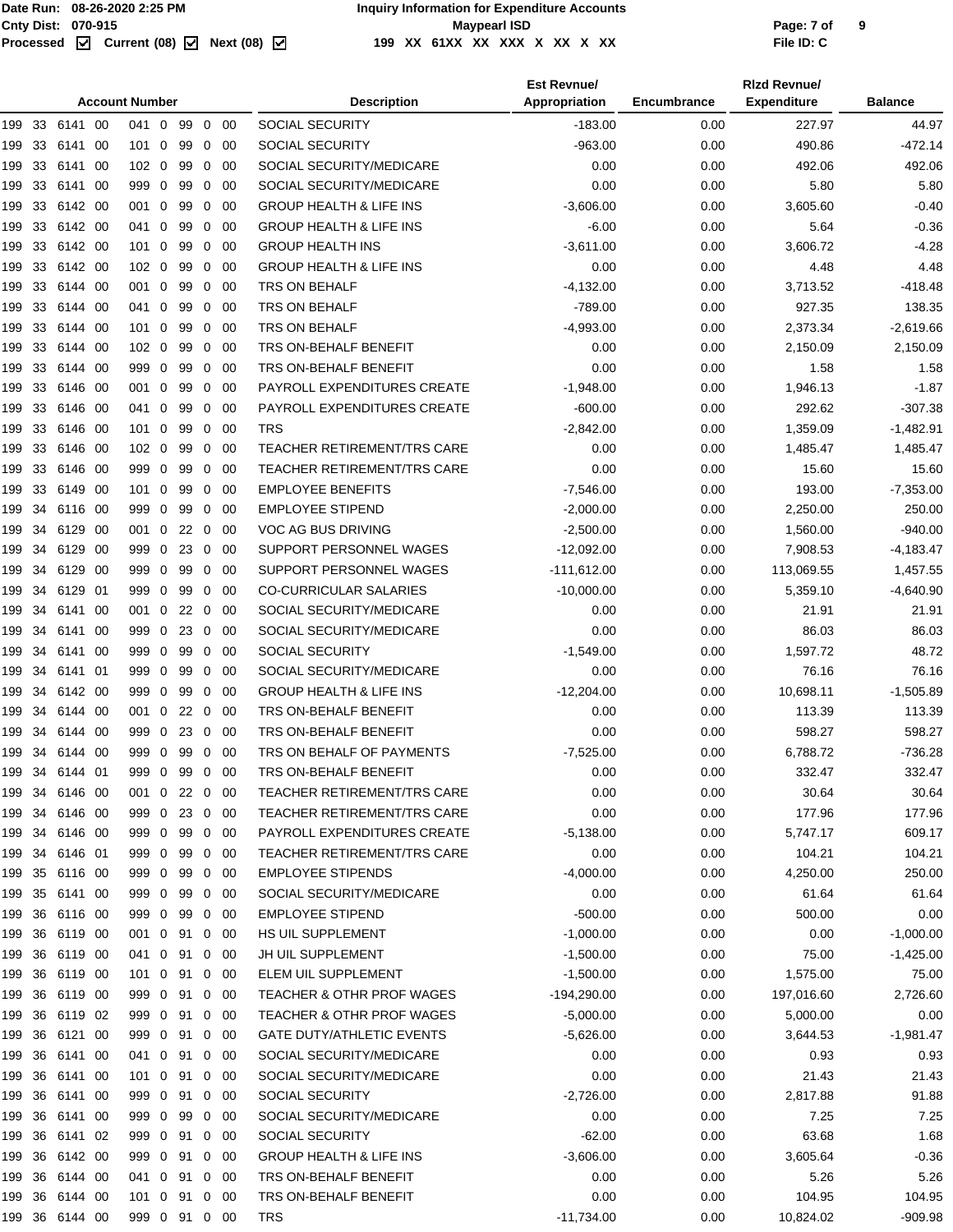|        | <b>Account Number</b> |                |      |               |             |         |                |             | <b>Description</b>                   | <b>Est Revnue/</b><br>Appropriation | Encumbrance | <b>Rizd Revnue/</b><br><b>Expenditure</b> | <b>Balance</b> |
|--------|-----------------------|----------------|------|---------------|-------------|---------|----------------|-------------|--------------------------------------|-------------------------------------|-------------|-------------------------------------------|----------------|
|        |                       | 199 36 6144 02 |      | 999 0 91      |             |         |                | $0\quad 00$ | <b>TRS ON BEHALF</b>                 | $-405.00$                           | 0.00        | 363.36                                    | -41.64         |
| 199    | 36                    | 6146           | -00  | 041 0         |             | 91      | 0              | -00         | <b>TEACHER RETIREMENT/TRS CARE</b>   | 0.00                                | 0.00        | 2.12                                      | 2.12           |
| 199    | 36                    | 6146 00        |      | 101 0         |             | 91      | 0              | -00         | TEACHER RETIREMENT/TRS CARE          | 0.00                                | 0.00        | 47.90                                     | 47.90          |
| 199    | 36                    | 6146 00        |      | 999 0         |             | 91      | 0              | -00         | <b>TEACHER RETIREMENT</b>            | $-8,715.00$                         | 0.00        | 9,190.99                                  | 475.99         |
| 199    | 36                    | 6146 02        |      | 999 0         |             | 91      | 0              | -00         | <b>TEACHER RETIREMENT</b>            | $-106.00$                           | 0.00        | 105.94                                    | $-0.06$        |
| 199    | -41                   | 6116 00        |      | 750 0         |             | 99      | $\mathbf 0$    | - 00        | <b>EMPLOYEE STIPEND</b>              | $-1,074.00$                         | 0.00        | 1,000.00                                  | $-74.00$       |
| 199    | 41                    | 6119 00        |      | 701           | $\mathbf 0$ | 99      | 0              | -00         | <b>TEACHER &amp; OTHR PROF WAGES</b> | $-134,600.00$                       | 0.00        | 143,043.94                                | 8,443.94       |
| 199    | 41                    | 6129           | - 01 | 701           | $\mathbf 0$ | 99      | 0              | 00          | SUPPORT PERSONNEL WAGES              | $-63,250.00$                        | 0.00        | 63,600.00                                 | 350.00         |
| 199    | -41                   | 6141           | - 00 | 701 0         |             | 99      |                | $0\quad 00$ | SOCIAL SECURITY                      | $-1,633.00$                         | 0.00        | 1,756.91                                  | 123.91         |
| 199    | -41                   | 6141           | -00  | 750 0         |             | 99      | 0              | -00         | SOCIAL SECURITY/MEDICARE             | 0.00                                | 0.00        | 14.50                                     | 14.50          |
| 199 41 |                       | 6141 01        |      | 701 0         |             | 99      | 0              | -00         | <b>SOCIAL SECURITY</b>               | $-914.00$                           | 0.00        | 913.56                                    | $-0.44$        |
| 199 41 |                       | 6142 00        |      | 701 0         |             | 99      | $\overline{0}$ | - 00        | <b>GROUP HEALTH &amp; LIFE INS</b>   | $-3,606.00$                         | 0.00        | 3,605.64                                  | $-0.36$        |
| 199    | 41                    | 6142 01        |      | 701 0         |             | 99      | 0              | -00         | <b>GROUP HEALTH &amp; LIFE INS</b>   | $-6.00$                             | 0.00        | 5.64                                      | $-0.36$        |
| 199    | -41                   | 6144           | - 00 | 701           | $\mathbf 0$ | 99      | 0              | -00         | TRS ON-BEHALF BENEFIT                | $-6,591.00$                         | 0.00        | 5,912.31                                  | $-678.69$      |
| 199    | -41                   | 6144 01        |      | 701 0         |             | 99      | $\mathbf{0}$   | - 00        | TRS ON BEHALF                        | $-5,513.00$                         | 0.00        | 4,953.45                                  | $-559.55$      |
| 199    | -41                   | 6146 00        |      | 701           | $\mathbf 0$ | 99      | 0              | - 00        | <b>TEACHER RETIREMENT</b>            | $-7,178.00$                         | 0.00        | 7,082.30                                  | $-95.70$       |
| 199 41 |                       | 6146 01        |      | 701 0         |             | 99      | 0              | -00         | <b>TEACHER RETIREMENT/TRS CARE</b>   | $-1,418.00$                         | 0.00        | 1,417.56                                  | $-0.44$        |
| 199 51 |                       | 6112 00        |      | 999 0         |             | 99      | $\mathbf{0}$   | - 00        | <b>SUBSTITUTE</b>                    | 0.00                                | 0.00        | 5,630.00                                  | 5,630.00       |
|        | 51                    | 6116 00        |      | 999 0         |             | 99      | 0              | -00         | <b>EMPLOYEE STIPEND</b>              | $-6,962.00$                         | 0.00        | 6,000.00                                  | $-962.00$      |
| 199    |                       |                |      |               |             |         |                |             |                                      |                                     |             |                                           |                |
| 199    | -51                   | 6128 00        |      | 999 0         |             | 99      | 0              | -00         | EXTRA DUTY PAY / OVERTIME            | $-198,604.00$                       | 0.00        | 184,935.29                                | $-13,668.71$   |
| 199 51 |                       | 6129 00        |      | 999 0         |             | 00      | $\mathbf{0}$   | - 00        | <b>OVERTIME</b>                      | $-20,000.00$                        | 0.00        | 0.00                                      | $-20,000.00$   |
| 199 51 |                       | 6129 00        |      | 999 0         |             | 99      | 0              | -00         | SUPPORT PERSONNEL WAGES              | $-201,902.00$                       | 0.00        | 245,362.41                                | 43,460.41      |
| 199 51 |                       | 6141 00        |      | 999 0         |             | 99      | 0              | 00          | <b>SOCIAL SECURITY</b>               | $-5,543.00$                         | 0.00        | 6,284.28                                  | 741.28         |
| 199 51 |                       | 6142 00        |      | 999 0         |             | 99      | $\mathbf 0$    | -00         | <b>GROUP HEALTH &amp; LIFE INS</b>   | $-14,479.00$                        | 0.00        | 10,577.75                                 | $-3,901.25$    |
| 199 51 |                       | 6143 00        |      | 999 0         |             | 99      | 0              | -00         | <b>WORKMENS COMPENSATION</b>         | 0.00                                | 0.00        | 9,930.74                                  | 9,930.74       |
| 199 51 |                       | 6144           | - 00 | 999 0         |             | 99      | 0              | -00         | TRS ON BEHALF OF PAYMENTS            | $-30,929.00$                        | 0.00        | 27,810.31                                 | $-3,118.69$    |
| 199 51 |                       | 6146 00        |      | 999 0         |             | 99      | $\mathbf 0$    | - 00        | PAYROLL EXPENDITURES CREATE          | $-21,484.00$                        | 0.00        | 16,853.28                                 | $-4,630.72$    |
| 199 52 |                       | 6116 00        |      | 999 0         |             | 99      | 0              | 00          | <b>EMPLOYEE STIPENDS</b>             | $-1,000.00$                         | 0.00        | 750.00                                    | $-250.00$      |
| 199 52 |                       | 6119 00        |      | 999 0         |             | 99      | 0              | -00         | DIRECTOR OF SECURITY AND SAFET       | $-65,000.00$                        | 0.00        | 60,710.63                                 | $-4,289.37$    |
|        |                       | 199 52 6119 01 |      | 999 0         |             | 99      | $\mathbf{0}$   | - 00        | <b>OFFICER SALARY</b>                | $-57,686.00$                        | 0.00        | 13,625.00                                 | $-44,061.00$   |
|        |                       | 199 52 6129 00 |      | 999 0         |             | 23      | 0              | -00         | SPED MONITOR SALARY                  | $-4,000.00$                         | 0.00        | 3,482.22                                  | $-517.78$      |
|        |                       | 199 52 6129 00 |      | 999 0         |             | 99 0 00 |                |             | SUPPORT PERSONNEL WAGES              | $-4,111.00$                         | 0.00        | 11,126.59                                 | 7,015.59       |
|        |                       | 199 52 6141 00 |      | 999 0 23 0 00 |             |         |                |             | SOCIAL SECURITY/MEDICARE             | 0.00                                | 0.00        | 48.32                                     | 48.32          |
|        |                       | 199 52 6141 00 |      | 999 0         |             | 99      |                | $0\quad00$  | SOCIAL SECURITY/MEDICARE             | $-986.00$                           | 0.00        | 1,024.29                                  | 38.29          |
|        |                       | 199 52 6141 01 |      | 999 0         |             | 99      |                | $0\quad00$  | SOCIAL SECURITY/MEDICARE             | 0.00                                | 0.00        | 190.00                                    | 190.00         |
|        |                       | 199 52 6142 00 |      | 999 0 23 0 00 |             |         |                |             | <b>GROUP HEALTH &amp; LIFE INS</b>   | 0.00                                | 0.00        | 0.49                                      | 0.49           |
|        |                       | 199 52 6142 00 |      | 999 0         |             | 99      |                | $0\quad 00$ | <b>GROUP HEALTH &amp; LIFE INS</b>   | $-3,611.00$                         | 0.00        | 3,614.04                                  | 3.04           |
|        |                       | 199 52 6142 01 |      | 999 0         |             | 99      |                | $0\quad 00$ | <b>GROUP HEALTH &amp; LIFE INS</b>   | 0.00                                | 0.00        | 3.29                                      | 3.29           |
|        |                       | 199 52 6144 00 |      | 999 0 23 0 00 |             |         |                |             | TRS ON-BEHALF BENEFIT                | 0.00                                | 0.00        | 263.49                                    | 263.49         |
|        |                       | 199 52 6144 00 |      | 999 0         |             | 99      |                | $0\quad00$  | TRS ON-BEHALF BENEFIT                | $-6,047.00$                         | 0.00        | 5,486.31                                  | $-560.69$      |
|        |                       | 199 52 6144 01 |      | 999 0         |             | 99      |                | $0\quad 00$ | TRS ON-BEHALF BENEFIT                | 0.00                                | 0.00        | 618.96                                    | 618.96         |
|        |                       | 199 52 6146 00 |      | 999 0 23 0 00 |             |         |                |             | <b>TEACHER RETIREMENT/TRS CARE</b>   | 0.00                                | 0.00        | 78.49                                     | 78.49          |
|        |                       | 199 52 6146 00 |      | 999 0         |             | 99      |                | $0\quad 00$ | <b>TEACHER RETIREMENT/TRS CARE</b>   | $-1,555.00$                         | 0.00        | 1,655.14                                  | 100.14         |
|        |                       | 199 52 6146 01 |      | 999 0         |             | 99      |                | $0\quad 00$ | TEACHER RETIREMENT/TRS CARE          | 0.00                                | 0.00        | 650.32                                    | 650.32         |
|        |                       | 199 53 6112 00 |      | 999 0 99      |             |         |                | $0\quad 00$ | <b>CLERICAL SUBSTITUTE</b>           | $-2,998.00$                         | 0.00        | 80.00                                     | $-2,918.00$    |
| 199 53 |                       | 6116 00        |      | 999 0         |             | 99      |                | $0\quad00$  | <b>EMPLOYEE STIPEND</b>              | $-3,116.00$                         | 0.00        | 3,000.00                                  | $-116.00$      |
|        |                       | 199 53 6119 00 |      | 999 0 11      |             |         |                | $0\quad 00$ | <b>TEACHER &amp; OTHR PROF WAGES</b> | $-82,483.00$                        | 0.00        | 82,833.00                                 | 350.00         |
|        |                       | 199 53 6119 00 |      | 999 0         |             | 99      |                | $0\quad 00$ | TEACHER & OTHR PROF WAGES            | $-56,000.00$                        | 0.00        | 56,000.00                                 | 0.00           |
|        |                       | 199 53 6129 00 |      | 750 0         |             | 99      |                | $0\quad 00$ | SUPPORT PERSONNEL WAGES              | $-120,290.00$                       | 0.00        | 121,072.60                                | 782.60         |
|        |                       | 199 53 6141 00 |      | 750 0         |             | 99      |                | $0\quad 00$ | PAYROLL EXPENDITURES CREATE          | $-1,540.00$                         | 0.00        | 1,551.42                                  | 11.42          |
|        |                       | 199 53 6141 00 |      | 999 0 11      |             |         |                | $0\quad 00$ | SOCIAL SECURITY/MEDICARE             | $-1,090.00$                         | 0.00        | 1,044.16                                  | $-45.84$       |
| 199 53 |                       | 6141 00        |      | 999 0         |             | 99      |                | $0\quad 00$ | SOCIAL SECURITY/MEDICARE             | $-765.00$                           | 0.00        | 810.08                                    | 45.08          |
|        |                       | 199 53 6142 00 |      | 750 0         |             | 99      |                | $0\quad 00$ | <b>GROUP HEALTH &amp; LIFE INS</b>   | $-3,623.00$                         | 0.00        | 3,622.56                                  | $-0.44$        |
|        |                       | 199 53 6142 00 |      | 999 0 11      |             |         |                | $0\quad 00$ | <b>GROUP HEALTH &amp; LIFE INS</b>   | $-3,606.00$                         | 0.00        | 3,605.64                                  | $-0.36$        |
|        |                       | 199 53 6142 00 |      | 999 0 99 0 00 |             |         |                |             | <b>GROUP HEALTH &amp; LIFE INS</b>   | $-3,606.00$                         | 0.00        | 3,605.64                                  | $-0.36$        |